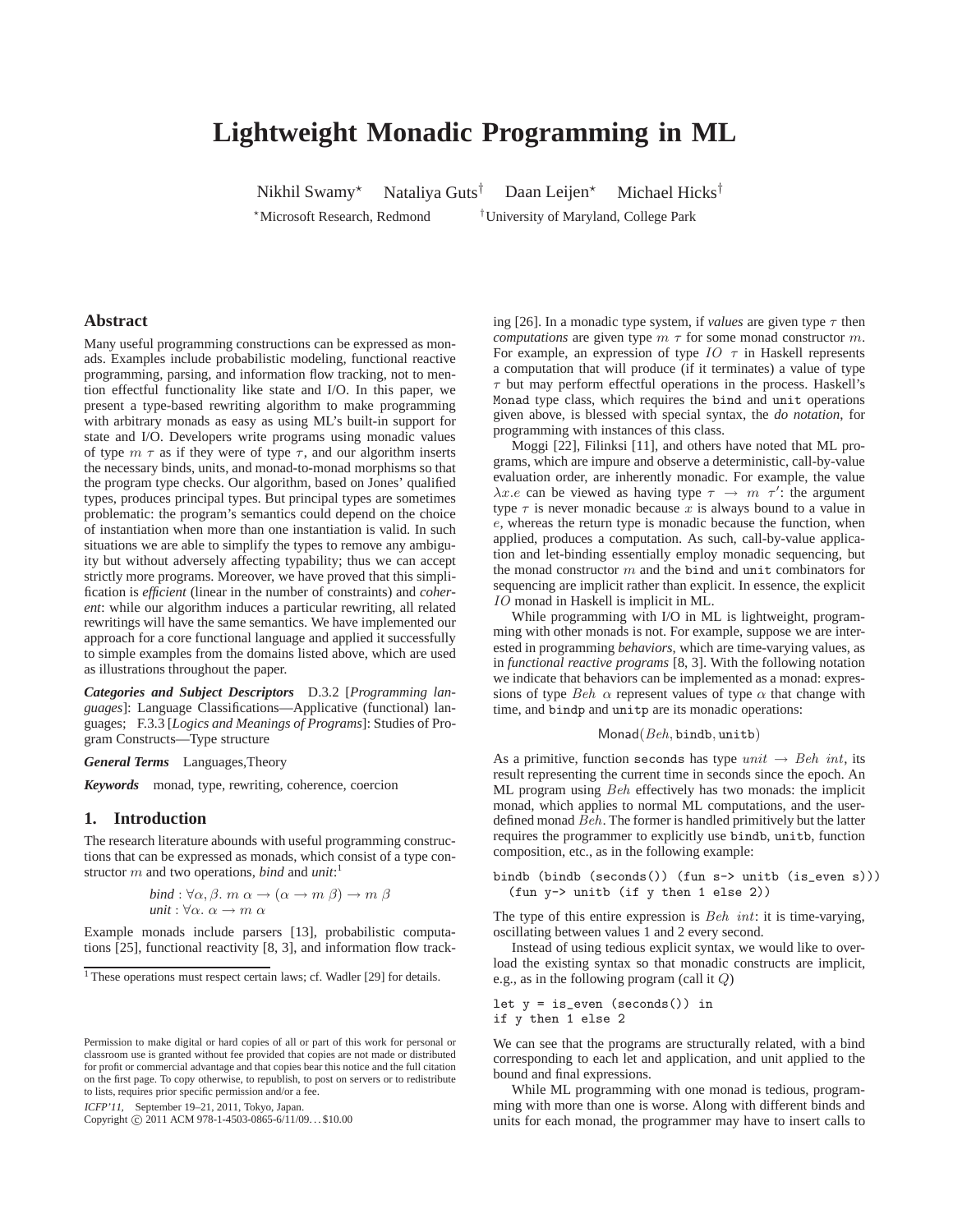*morphisms*, which are functions that lift one monad into another. For example, suppose that along with time-varying expressions like seconds() we allowed time-varying probability distributions expressed as a monad  $BehPrb \alpha$  (we show an example of this in Section 2). Given a morphism from the first monad to the second, i.e., from a time-varying value to a time-varying probability distribution, the programmer must insert calls to it in the right places.

This paper presents an algorithm for automatically converting an ML program, like Q, which makes implicit use of monads, into one that, like P, makes explicit use of monads, with binds, units, and morphisms inserted where needed. Our algorithm operates as part of polymorphic type inference, following an approach similar to Jones [14], which is the foundation of Haskell's type class inference. We use the syntactic structure of the program to identify where binds, units, and morphisms may appear. Type inference introduces a fresh variable for the monad being used at these various points and, as in Jones, we produce qualified types of the form  $\forall \bar{\nu}.\bar{P} \Rightarrow \tau$ , where  $\bar{\nu}$  contains free type and monad variables, and P contains morphism constraints. We prove our algorithm produces principal types.

As it turns out, our basic scheme of inferring principal types could be encoded within Haskell's type class inference algorithm, e.g., one could define morphisms as instances of a Morphism type class and then rely on inference to insert them as necessary. However, this algorithm would reject many useful programs as potentially ambiguous, in particular, those whose types contain quantified variables that appear only in the constraints  $P$  but not in the type  $\tau$ . In the general setting of Haskell, this is sensible, as different instantiations of these variables could produce programs with different semantics. By focusing our attention on monads we sidestep this problem. We can exploit laws governing the behavior of morphisms to ensure that all potential instantiations of such variables are *coherent*; i.e., the program semantics will not change with different instantiations. As such, our algorithm employs a lineartime strategy to eliminate such variables, thus simplifying the constraints P with no adverse effects on typability.

We have implemented our inference algorithm for a core functional language. We demonstrate its utility by applying it to example programs that use monads implementing behaviors, probabilistic computations, and parsers (cited above). We also develop an example using a family of monads for tracking information flows of high- and low-security data [7, 26]. We prove that our rewriting algorithm produces programs accepted by FlowCaml, a dialect of ML that performs information flow tracking [24], and thereby show that rewritten programs are secure (enjoy noninterference [12]).

In summary, this paper presents an extension to ML for monadic programming, providing the following benefits:

- Developers can define their own monads and program with them in a direct style, avoiding the tedium of introducing binds, units, and morphisms manually.
- Monadic operations are inserted automatically in conjunction with a novel type inference algorithm. Our algorithm produces qualified types which describe the monads and morphisms used by a piece of code, usefully revealing the monadic structure of the program to the developer. Exploiting the morphism laws, we efficiently infer general types and produce coherent rewritings.
- The system is quite flexible: we have shown, via our prototype implementation, that it supports many varieties of monads and their combination.

The next section presents an overview of our approach; our main technical results are contained in Sections 3–5; and applications and related work discussed in Sections 6 and 7, respectively.

# **2. Overview**

This section presents an overview of our approach through the development of a few examples. We start by considering a single user-defined monad and see that this is relatively easy to handle. Then, we look at handling multiple monads, which require the use of morphisms. With these examples we illustrate our type inference and rewriting algorithm and discuss its key properties.

#### **2.1 Programming with a single user-defined monad**

As mentioned earlier, pure ML computations may be seen as already employing an implicit monad, e.g., covering partiality, state, exceptions, and I/O. We call this implicit monad Bot, since it is the bottom element of our monad hierarchy; in effect, its unit operator is the identity function, and bind is the reverse application. Our goal is to exploit the inherent monadic structure of ML to provide support for programming with multiple, user-defined monads with the same ease as programming, implicitly, with Bot. Of course, we aim to do this without breaking compatibility with ML.

Let us illustrate our idea on an example using the probability monad [25]. Expressions of type  $Prb \alpha$  describe distributions over values of type  $\alpha$ , with bindp and unitp as its bind and unit combinators, respectively:

# Monad(Prb, bindp, unitp)

The probability monad can be used to define probabilistic models. The following program P, based on the classic example due to Pearl [23], is an example of model code we would like to write:

```
let rain = flip .5 in
let sprinkler = flip .3 in
let chance = flip .9 in
let grass_is_wet = (rain || sprinkler) && chance in
if grass_is_wet then rain else fail ()
```
This program uses two functions it does not define:

$$
\begin{array}{ll}\n\texttt{flip} & \text{:} \quad float \rightarrow \text{Prob} \; bool \\
\texttt{fail} & \text{:} \quad \forall \alpha \text{.unit} \rightarrow \text{Prb} \; \alpha\n\end{array}
$$

The first introduces distributions:  $f\text{Lip}(p)$  is a distribution where true has probability p and false has probability  $1 - p$ . The second, fail, represents impossibility.

The first four lines of  $\overline{P}$  define four random variables: rain is true when it is raining; sprinkler is true when the sprinkler is running; chance is explained below; and grass is wet is true when the grass is wet. The probability distribution for the last is dependent on the distributions of the first three: the grass is wet if either it is raining or the sprinkler is running, with an additional bit of uncertainty due to chance: e.g., even with rain, grass under a tree might be dry. The last line of  $P$  implements a conditional distribution; i.e., the probability that it is raining given that the grass is wet. Mathematically, this would be represented with notation  $Pr(rain | grass.iswet).$ 

Unfortunately, in ML we cannot write the above code directly because it is not type-correct. For example, the expression rain || sprinkler applies the || function, which has type  $bool \rightarrow$  $bool \rightarrow bool$ , to rain and sprinkler, which each have type  $Prob$  bool. Fortunately, our system will automatically rewrite  $P$  so that it is type-correct, producing the code given below.

bindp (flip .5) (fun rain->

- bindp (flip .3) (fun sprinkler->
- bindp (flip .9) (fun chance->
- bindp (unitp ((rain || sprinkler) && chance)) (fun grass\_is\_wet->
- if grass\_is\_wet then unitp rain else fail ()))))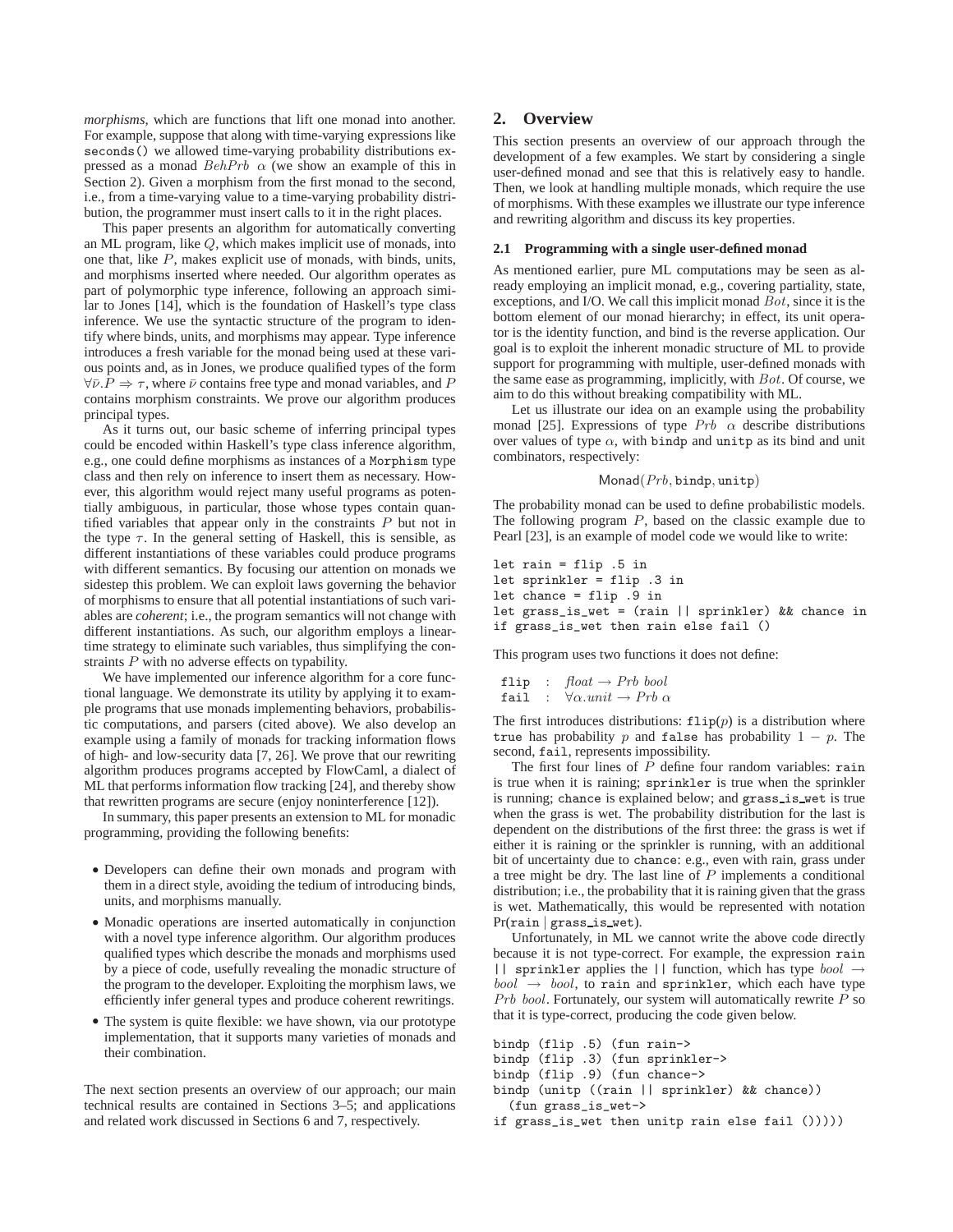When there is only one user-defined monad to consider, a rewriting such as this one is entirely syntactic. Roughly, each let is replaced by a bindp and each let-bound expression that is not already monadic is wrapped with unitp. By doing so, we keep to the monadic structure of sequencing implemented primitively by ML for its Bot monad, except we have now interposed the Prb monad. Although not shown above, function applications are handled similarly: we insert bindp on both the left- and right-hand sides, thereby echoing the call-by-value semantics of function application in ML.

Under this rewriting semantics, we can give a type to the original program even though it is not typable in ML—our algorithm infers the type Prb bool for the source program. The types we infer always have a particular structure that mirrors the monadic structure of ML. As in Moggi's computational lambda calculus, we note that inferred function types always have a monadic type in their co-domain and monadic types never appear in negative position. This corresponds to the following intuition. Since values are always pure, under a call-by-value semantics, function arguments must always be effect free (hence, no monadic types in negative position). Furthermore, since in ML functions can have arbitrary effects, their co-domains are always monadic.

#### **2.2 Programming with multiple monads**

Now suppose we wish to program with both probabilities and behaviors (introduced in Section 1). Perhaps we would like the probability of rain to change with time, e.g., according to the seasons. Then we can modify  $P$  (call it  $P'$ ) so that the argument to flip is a function rainprb of type  $\mathit{unit} \rightarrow \mathit{Beh}$  float:

let rain = flip (rainprb ()) in  $\dots$ 

Again, this program fragment is ill-typed, because flip expects a float but we have passed it a Beh float.

If our rewriting system is to be applied, what should be the type of rain? One might expect it to be Beh (Prb bool), since it is a time-varying distribution. However, this type is nonsensical. Just as ML does not support data structures containing non-values (e.g., those having type List  $(Bot \alpha)$ ) it does not support computations parameterized by non-values, e.g., expressions of type Bot (Bot  $\alpha$ ) and, for that matter, type Beh (Prb  $\alpha$ ). Therefore, a programmer must construct a combined monad, BehPrb, along with morphisms from the individual monads into the combined one, to ensure that the overall program's semantics makes sense. There are several standard techniques for combining monads [17]; here, we can combine them by defining objects of type  $BehPrb \tau$  as a stream of distributions over  $\tau$ , with the obvious morphisms.

$$
Monad(BehPrb, bindbp, unitbp)
$$
  
\np2bp :  $Prb \triangleright BehPrb$   
\nb2bp :  $Beh \triangleright BehPrb$ 

To allow automatic type-directed insertion of morphisms, we assume that there is at most one morphism between each pair of monads. In general, a morphism  $f_{1,2}$ :  $m_1 \triangleright m_2$  has the type  $\forall \alpha.m_1 \ \alpha \rightarrow m_2 \ \alpha^2$  (We implicitly consider the unit operation of monad m as the morphism  $Bot \triangleright m$ .) Given the above morphisms, our system rewrites  $P'$  thus:

```
bindpb (bindpb (b2bp (rainprb ()))
         (fun v1-> p2bp (flip v1))) (fun rain->
 p2bp (bindp (flip .3) (fun sprinkler-> ...
```
where ... is identical to the corresponding part of the rewriting for P, and the final type is BehPrb bool. Here, the result of rainprb() is lifted into BehPrb float and then bound to the current value v1, which is passed to flip to generate a distribution. This value is in turn lifted into BehPrb bool and bound to boolean rain for the rest of the computation, whose result, of type Prb bool, is lifted into BehPrb bool by application of p2bp.

#### **2.3 Properties of type inference and rewriting**

Our examples so far have involved inserting known morphisms, binds, and units, producing monomorphic types. But our system is more general in that we can rewrite a function to abstract the monads and morphisms it uses. For such functions our algorithm infers *qualified* types of the form  $\forall \bar{\nu} \rightarrow \tau$ , where P is a set of constraints  $m_1 \triangleright m_2$  where the  $m_i$  could be constant, known monads, like  $Beh$ , or abstracted, unknown monads  $\mu$  that appear in the bound type variables  $\bar{\nu}$  (along with the usual type variables  $\alpha$ ). For example, the type of

# let compose f  $g x = f (g x)$

inferred by our system is

 $\forall \alpha \beta \gamma \mu_1 \mu_2 \mu$ .

 $(\mu_1 \triangleright \mu, \mu_2 \triangleright \mu) \Rightarrow (\beta \rightarrow \mu_2 \gamma) \rightarrow (\alpha \rightarrow \mu_1 \beta) \rightarrow \alpha \rightarrow \mu \gamma$ 

(where two occurrences of Bot on arrow types have been elided for readability). The rewritten term will take as arguments a representation of the monads  $\mu$ ,  $\mu_1$ , and  $\mu_2$ , and two morphism functions corresponding to the two morphism constraints. Section 4 shows that our algorithm infers *principal types*, i.e. most general types.

By restricting the structure of inferred types (e.g., positive monadic types), and by providing only a limited form of subtyping, we obtain morphism constraints  $P$  that can be efficiently solved using a simple linear-time procedure. A solution of constraints allows us to instantiate the monadic operators and the morphisms in the elaborated term.

Last but not least, our algorithm enjoys *coherence*: any two rewritings of the same program are semantically equivalent. Said differently, choosing a particular solution does not affect the meaning of the program. Coherence allows us to accept programs that would otherwise be rejected as ambiguous by related systems that employ qualified types for type inference, e.g., Haskell's type-class mechanism. We achieve coherence by taking advantage of the following assumed properties of morphisms:

$$
f_{1,2} \circ \text{unit}_1 = \text{unit}_2 \tag{1}
$$

$$
f_{1,2} (bind_1 e_1 e_2) = bind_2 (f_{1,2} e_1) (f_{1,2} \circ e_2) \qquad (2)
$$

$$
f_{2,3} \circ f_{1,2} = f_{1,3} \tag{3}
$$

Properties (1–2) are the so-called *morphism laws*, and the third is the transitivity property.

For instance, the combination of Beh,Prb, and BehPrb in the example above leads to constraints that admit several valid solutions. One of these solutions, shown below, directly lifts all the let bindings to the BehPrb monad, instead of lifting parts of the computation to either the Beh or Prb monads.

```
bindbp (bindbp (b2bp (rainprb ()))
         (fun v1-> p2bp (flip v1))) (fun rain->
bindbp (p2bp (flip .3)) (fun sprinkler->
bindbp (p2bp (flip .9)) (fun chance->
bindbp (unitbp ((rain || sprinkler) && chance))
  (fun grass_is_wet->
bindpb (fail ()) (fun f->
unitpb (if_ grass_is_wet then rain else f))))))
```
Using the morphism laws, we can show that the two rewritings are equivalent. However we might argue that the first rewriting, produced by our algorithm, is more precise than this one; intuitively it applies morphisms "as late as possible" and uses the "simplest"

 $2$ Morphisms (just like the binds and units) are not part of the source program; as such, they are treated specially and not subject to the positivity condition on monadic types.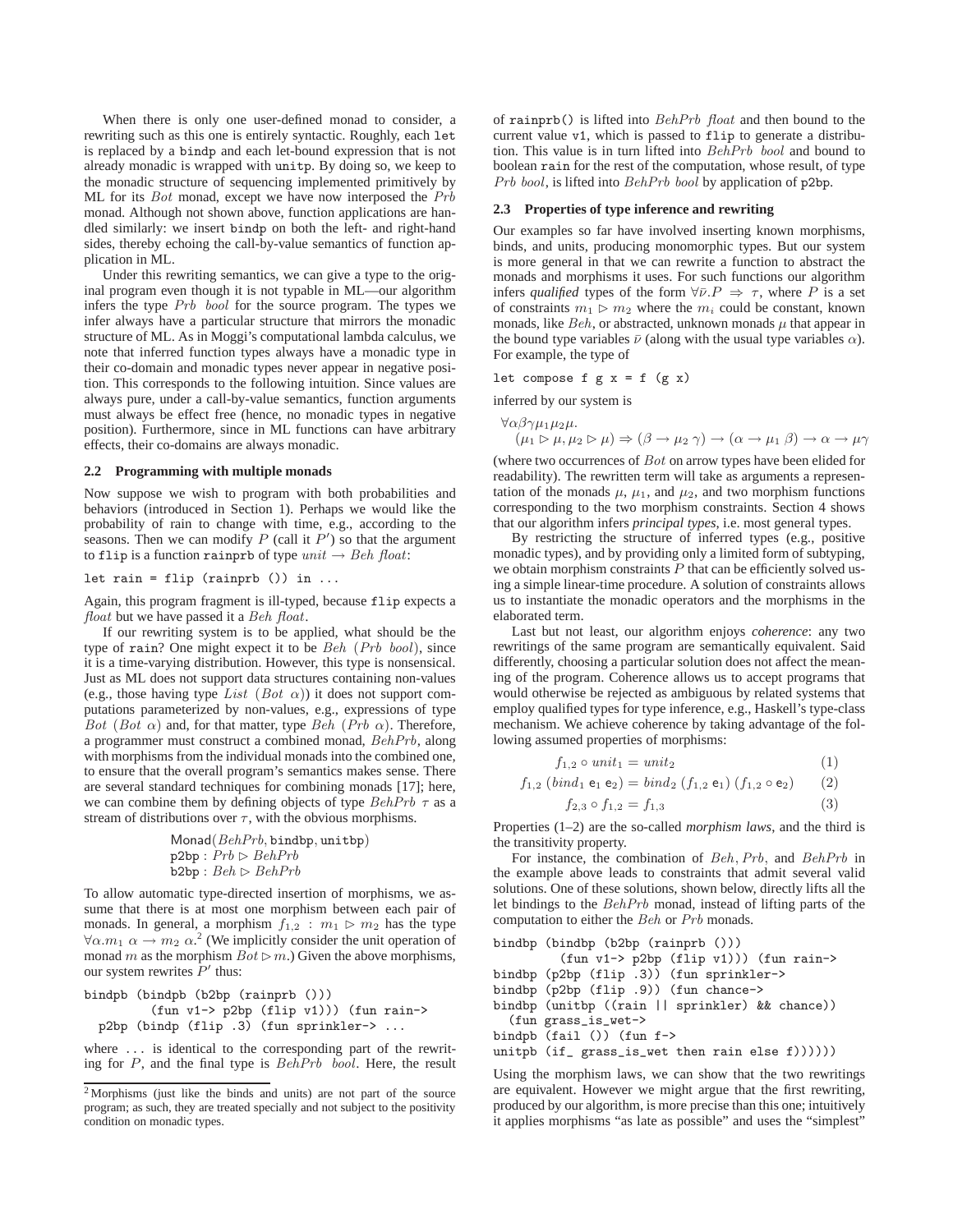| types                                                                            | $\tau$ ::= $\alpha$ | $T \tau_1\tau_n$ $(n \ge 0$ is the arity of T)<br>$\tau_1 \to m \tau_2$                  |
|----------------------------------------------------------------------------------|---------------------|------------------------------------------------------------------------------------------|
| monadic types $m ::= \mu   M$<br>type variables $\nu ::= \alpha   \mu$           |                     |                                                                                          |
| constraints $P ::= \pi_1, , \pi_n$<br>constraint $\pi := m_1 \triangleright m_2$ |                     |                                                                                          |
| type schemes $\sigma$ ::= $\forall \bar{\nu}.P \Rightarrow \tau$                 |                     | environment $\Gamma$ ::= $\cdot   \Gamma, c : \sigma   \Gamma, x : \sigma$               |
|                                                                                  |                     | values $v := x  c  \lambda x.e$<br>expressions $e := v  e_1 e_2 $ let $x = e_1$ in $e_2$ |

**Figure 1.** Core language syntax.

| $m_1 \triangleright m_2 \in P$ (M-Hyp)<br>$P \models m \triangleright m$ (M-Taut)<br>$P \models m_1 \triangleright m_2$                                                                 |
|-----------------------------------------------------------------------------------------------------------------------------------------------------------------------------------------|
| $P \models m_1 \triangleright m_2$ $P \models m_2 \triangleright m_3$<br>$\frac{1}{\sqrt{1-\frac{1}{2}}}\frac{1}{\sqrt{1-\frac{1}{2}}\arctan(x)}$<br>$P \models m_1 \triangleright m_3$ |
| $P \vdash \pi_1 \dots P \vdash \pi_n$ (M-Many)<br>$P \vdash \pi_1, , \pi_n$                                                                                                             |

**Figure 2.** The constraint entailment relation.

$$
\overline{\rho} = \overline{m}, \overline{\tau} \qquad \theta = [\overline{\rho}/\overline{\nu_1}]
$$
  
\n
$$
P, \overline{\pi}_2 \models \theta \overline{\pi}_1 \qquad \overline{\nu}_2 \not\in \text{ftv}(\forall \overline{\nu}_1, \overline{\pi}_1 \Rightarrow \tau)
$$
  
\n
$$
P \vdash \forall \overline{\nu}_1, \overline{\pi}_1 \Rightarrow \tau \geq \forall \overline{\nu}_2, \overline{\pi}_2 \Rightarrow \theta \tau
$$
 (Inst)

Figure 3. The generic instance relation over type schemes.

monad as long as possible. As such, the types more precisely reveal the monads actually needed by a piece of code.

# **3. Qualified types for monadic programs**

This section describes the formal type rules of our system. Figure 1 gives the syntax of types, constraints, environments, and expressions. Monotypes  $\tau$  consist of type variables  $\alpha$ , full applied type constructors  $T \tau_1 ... \tau_n$ , and function types  $\tau_1 \rightarrow m \tau_2$ . Function arrows can be seen as taking three arguments where the  $m$  is the monadic type. We could use a kind system to distinguish monadic types from regular types but, for simplicity, we distinguish them using different syntactic categories. Monadic types  $m$  are either monad constants M or monadic type variables  $\mu$ .

Since types can be polymorphic over the actual monad (which is essential to principal types) we also have monadic constraints  $\pi$  of the form  $m_1 \triangleright m_2$ , which states that a monad  $m_1$  can be lifted to the monad  $m_2$ . Type schemes are the usual qualified types [14] where we can quantify over both regular and monadic type variables.

In the expression language, we distinguish between syntactic value expressions  $v$ , and regular expressions  $e$ . This is in order to impose the value restriction of ML where we can only generalize over let-bound values.

Figure 2 describes the structural rules of constraint entailment, where  $P \models \pi$  states that the constraints in P entail the constraint  $\pi$ . The entailment relation is monotone (where  $P' \subseteq P$  implies

 $P \models P'$ , transitive, and closed under substitution. We also require that morphisms between the monads form a semi-lattice. This requirement is not essential for type inference but as shown in Section 5 it is necessary for a coherent evidence translation.

Using entailment, we define the generic instance relation  $P \vdash$  $\sigma_1 \geq \sigma_2$  in Figure 3. This is just the regular instance definition on type schemes where entailment is used over the constraints. In the common case where one instantiates to a monotype, the rule simplifies to:

$$
\frac{\overline{\rho} = \overline{m}, \overline{\tau} \quad \theta = [\overline{\rho}/\overline{\nu}]}{P \vdash \forall \overline{\nu}, \overline{\pi} \Rightarrow \tau \geq \theta \tau}
$$
 (Inst-Mono)

## **3.1 Declarative type rules**

Figure 4 describes the basic type rules of our system; we discuss rewriting in the next subsection. The rules come in two forms: the rule  $P | \Gamma \vdash v : \sigma$  states that value expression v is well typed with a type  $\sigma$ , while the rule  $P | \Gamma \vdash e : m \tau$  states that expression e is well-typed with a monadic type  $m \tau$ , in both cases assuming the constraints  $P$  and type environment  $\Gamma$ . The rule (TI-Bot) allows one to lift a regular type  $\tau$  into a monadic type  $Bot \tau$ .

The rules for variables, constants, let-bound values, instantiation, and generalization are all standard. The rule for lambda expressions (TI-Lam) requires a monadic type in the premise to get well-formed function types. An expression like  $\lambda x.x$  therefore gets type  $\alpha \rightarrow B \circ t \alpha$  where the result is in the identity monad.

The application rule (TI-App) and let-rule (TI-Do) lift into an arbitrary result monad. The constraint  $\forall i$ .  $P \models m_i \triangleright m$  ensures that all the monads in the premise can be lifted to a common monad  $m$ , which allows a type-directed evidence translation to the underlying monadic program.

#### **3.2 Type directed monadic translation**

As described in Section 2, we rewrite a source program while performing type inference, inserting binds, units, and morphisms as needed. This translation can be elegantly described using a type directed evidence translation [14]. Since the translation is entirely standard, we elide the full rules, and only sketch how it is done. In Section 5 we do show the evidence translation for the type inference algorithm W since it is needed to show coherence.

Our elaborated target language is System F (but here we leave out type parameters for simplicity). For the declarative rules, we can define a judgment like  $P | \Gamma \vdash e : m \tau \leadsto e$  which proves that source term  $e$  is given monadic type  $m \tau$  and elaborated to the well-typed output term e. Similarly, the entailment relation  $P \models m_1 \triangleright m_2 \rightsquigarrow f$  returns a morphism witness f with type  $\forall \alpha \ldotp m_1 \alpha \rightarrow m_2 \alpha$ .

As an example, consider the (TI-App) rule. The rule with a type directed translation is defined as:

$$
P |\Gamma \vdash e_1 : m_1 (\tau_2 \to m_3 \tau) \leadsto \mathbf{e}_1 P |\Gamma \vdash e_2 : m_2 \tau_2 \leadsto \mathbf{e}_2
$$
  

$$
\forall i. P \models m_i \triangleright m \leadsto f_i
$$

$$
\begin{array}{c} P \,|\,\Gamma \vdash e_1 \; e_2 : m \; \tau \leadsto \\ \textit{bind}_m \; (f_1 \; \mathsf{e}_1) \left( \lambda \mathbf{x} : (\tau_2 \to m_3 \; \tau) .\, \textit{bind}_m \left( f_2 \; \mathsf{e}_2 \right) \left( \lambda \mathbf{y} : \tau_2 .\, f_3 \left( \mathbf{x}\, \mathbf{y} \right) \right) \right) \end{array}
$$

The *bind<sub>m</sub>* evidence comes from the Monad $(m, bind_m, unit_m)$ constraint. This constraint is left implicit in the type rules since it is always satisfied. Much of the time the morphisms are identity functions and the binding operations will be in the Bot monad which can all be optimized away. An optimizer can make further use of the monad laws to aggressively simplify the target terms.

#### **3.3 Compatibility with ML**

Figure 4 is backwards compatible with the ML type system: it accepts any program that is accepted by the standard Hindley-Milner typing rules [5] extended with the value restriction—we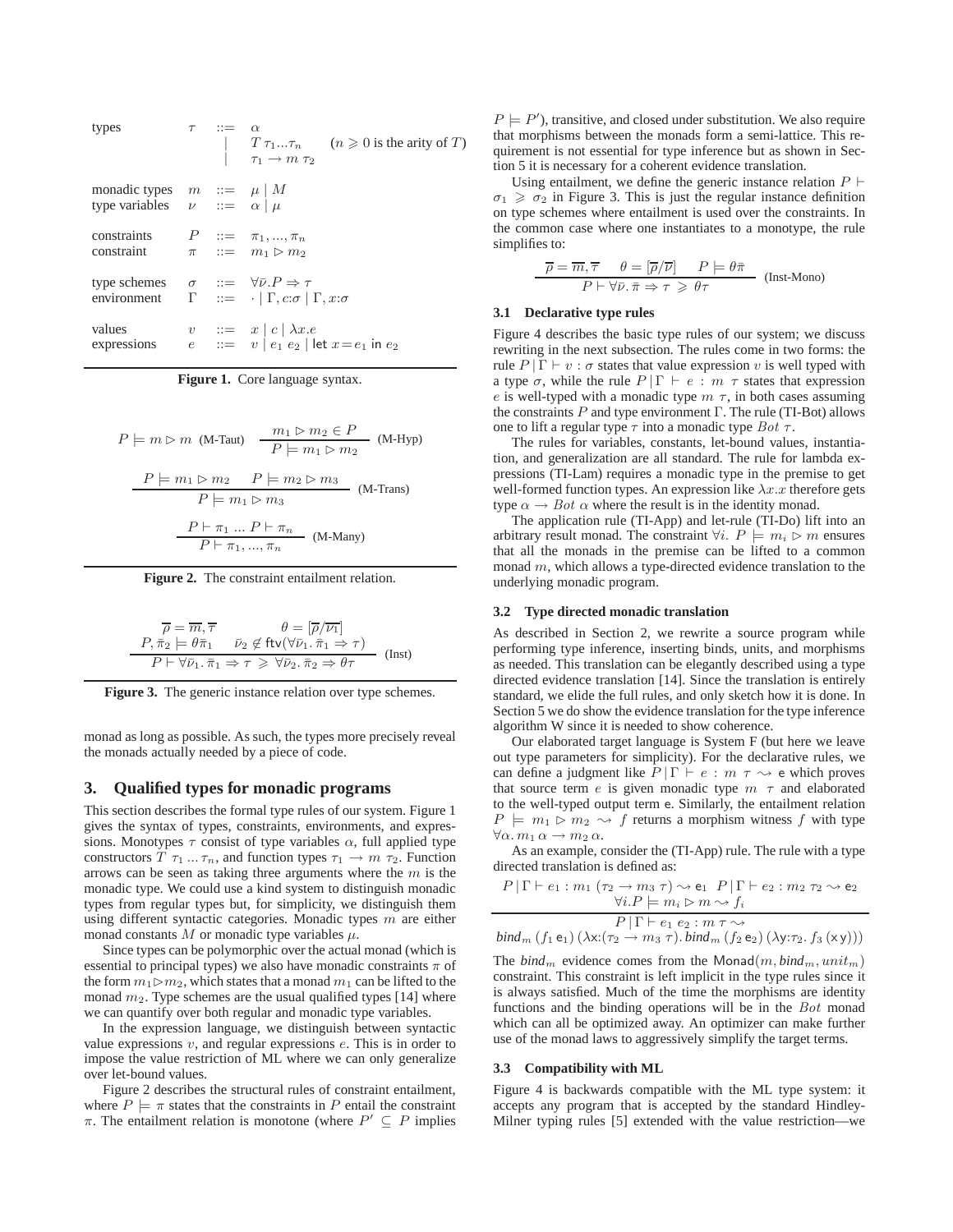$$
\begin{array}{c|c|c|c|c|c|c|c} \hline P|\Gamma \vdash v : \sigma & P|\Gamma \vdash e : m \tau \\\hline \hline P|\Gamma \vdash x : \sigma & \text{(TLVar)} & \frac{\Gamma(c) = \sigma}{P|\Gamma \vdash c : \sigma} & \text{(TLConst)} & \frac{P|\Gamma, x : \tau_1 \vdash e : m \tau_2}{P|\Gamma \vdash \lambda x.e : \tau_1 \to m \tau_2} & \text{(TLLam)} \\\hline \hline P|\Gamma \vdash v : \tau \\\hline \hline P|\Gamma \vdash v : B \sigma t \tau & \text{(TL-Bot)} & \frac{P|\Gamma \vdash v : \sigma & P \vdash \sigma \geq \tau}{P|\Gamma \vdash v : \tau} & \text{(TL-Inst)} & \frac{P, \bar{\pi}|\Gamma \vdash v : \tau & \bar{\nu} \notin \text{ftv}(\Gamma, P)}{P|\Gamma \vdash v : \forall \bar{\nu}, \bar{\pi} \Rightarrow \tau} & \text{(TLGen)} \\\hline \hline \hline P|\Gamma \vdash e_1 : m_1 (\tau_2 \to m_3 \tau) & P|\Gamma \vdash e_2 : m_2 \tau_2 & \forall i.P \models m_i \rhd m}{P|\Gamma \vdash e_1 e_2 : m \tau} & \text{(TLApp)} \\\hline \hline P|\Gamma \vdash v : \sigma & P|\Gamma, x : \sigma \vdash e : m \tau & \text{(TL-Let)} & \frac{P|\Gamma \vdash e_1 : m_1 \tau_1 & P|\Gamma, x : \tau_1 \vdash e_2 : m_2 \tau_2 & \forall i.P \models m_i \rhd m}{P|\Gamma \vdash \text{let } x = e_1 \text{ in } e_2 : m \tau_2} & \text{(TL-Do)} \\\hline \end{array}
$$

**Figure 4.** The basic declarative type rules.

$$
\frac{P|\Gamma \vdash e : m \tau \quad P \models m \rhd m'}{P|\Gamma \vdash e : m' \tau}
$$
 (TI-Lift)



write an ML derivation as  $\Gamma \vdash_{\text{ML}} e : \tau$ . To compare the derivations in both systems, we need to translate regular ML function types to monadic function types, and we define  $\langle \tau \rangle$  as:

$$
\begin{array}{ll}\n\langle \alpha \rangle &= \alpha \\
\langle T \tau_1 \dots \tau_n \rangle &= T \langle \tau_1 \rangle \dots \langle \tau_n \rangle \\
\langle \tau_1 \to \tau_2 \rangle &= \langle \tau_1 \rangle \to Bot \langle \tau_2 \rangle\n\end{array}
$$

We can state compatibility with ML formally as:

**Theorem 1** (Compatibility with ML)**.** *For any well-typed ML nonvalue expression e such that* Γ  $\vdash$ <sub>ML</sub> *e* : *τ*, *we also have a valid monadic derivation in the Bot monad of the form*  $\emptyset | \Gamma \vdash e$ : *Bot*  $\langle \tau \rangle$ *. For any well-typed value v where*  $\Gamma \vdash_{ML} v : \tau$ *, we have a monadic derivation of the form*  $\emptyset | \Gamma \vdash v : \langle \tau \rangle$ *.* 

The proof is by straightforward induction over typing derivations. We observe that for a standard ML program, we only need the  $Bot$  monad which means we can always reason under an empty constraint set ∅. Assuming empty constraints, the instance relation and generalization rule coincide exactly with the Hindley-Milner rules. The other rules now also correspond directly. We show the case for the App rule as an example. By the induction hypothesis, we can assume the premise  $\emptyset | \Gamma \vdash e_1 : Bot \langle \tau_2 \rightarrow \tau \rangle$  and the premise  $\emptyset | \Gamma \vdash e_2 : Bot \langle \tau_2 \rangle$ . The first premise is equivalent to  $\emptyset | \Gamma \vdash e_1 : Bot (\langle \tau_2 \rangle \rightarrow Bot (\tau) )$  by definition. Using the tautology rule of entailment, we can also conclude that  $\emptyset \models Bot \triangleright Bot$  and therefore we can apply rule (TI-App) to derive  $\emptyset | \Gamma \vdash e_1 e_2 : Bot \langle \tau \rangle$  which is the desired result.

#### **3.4 Extensions**

Unfortunately, the basic type rules are fragile with respect to  $\eta$ expansion. For example, consider the following functions:

$$
id = \lambda x.x
$$
  
 
$$
iapp : (int \rightarrow Beh \ int) \rightarrow Beh \ int \ (* given *)
$$
  
 
$$
iapp = \lambda f.f 1
$$

The basic rules infer the type of id to be  $\forall \alpha$ .  $\alpha \rightarrow B$ ot  $\alpha$ , and we suppose the type of *iapp* is given by the programmer. With these types both the applications *iapp id* and *iapp*  $(\lambda x.x)$  are rejected because id and  $\lambda x.x$  have the type  $\alpha \rightarrow Bot \alpha$  where the monadic type Bot doesn't match the expected monad Beh.

However, we can lift the monadic result type by using  $\eta$ expansion and introducing an application node, e.g. the  $\eta$ -expanded expression  $iapp \ (\lambda x.id \ x)$  is accepted since the application rule allows one to lift the result monad to the required Beh monad. Since the monadic types only occur on arrows, the programmer can always use a combination of applications and  $\eta$ -expansions to lift a monadic type anywhere in a type.

Fortunately, such manual  $\eta$ -expansion is rarely required: only when combining higher-order functions where automatic lifting is expected on the result type. The inferred types in the basic system are also often general enough to avoid need of it. For example, without annotation, the inferred principal type for  $iapp$ is  $\forall \alpha \mu_1 \mu_2$ .  $(\mu_1 \triangleright \mu_2) \Rightarrow (int \rightarrow \mu_1 \alpha) \rightarrow \mu_2 \alpha$  where all the given applications are accepted as is without need for  $\eta$ -expansion.

#### **Lifting**

Nevertheless, it is possible to make the type rules more robust under  $\eta$ -expansion, where we extend the basic system with a general lifting rule (TI-Lift) given in Figure 5 which allows arbitrary lifting of monadic expressions. For example, the id function in this system has the inferred type  $\forall \alpha \mu$ .  $\alpha \rightarrow \mu$   $\alpha$ . Using this new type, all the applications  $iapp \, id, iapp \, (\lambda x.x)$ , and  $iapp \, (\lambda x.id \, x)$  are accepted. The good news is that extending the system with (TI-Lift) is benign: we can still do full type inference and constraint solving as shown in later sections. The bad news is that some inferred types become slightly more complicated. For example, the type for compose (given in Section 2.3) would be

$$
\forall \alpha \beta \gamma \mu_1 \mu_2 \mu_3 \mu_4 \mu. \ (\mu_1 \triangleright \mu, \mu_2 \triangleright \mu) \Rightarrow (\beta \rightarrow \mu_2 \gamma) \rightarrow \mu_3 \ ((\alpha \rightarrow \mu_1 \beta) \rightarrow \mu_4 \ (\alpha \rightarrow \mu_7))
$$

#### **Structural subtyping**

To ensure robustness under  $\eta$ -expansion while retaining simple types we could introduce a structural subtyping rule. In particular, besides (TI-Lift) we could also introduce the rule:

$$
\frac{P|\Gamma \vdash e : \tau \quad P \models \tau \rhd \tau'}{P|\Gamma \vdash e : \tau'}
$$
 (TI-Subsume)

Note that the subsumption constraint is between *types* instead of between monads. The rules for subsumption are:

$$
P \models \tau_1' \triangleright \tau_1 \quad P \models \tau_2 \triangleright \tau_2' \quad P \models m \triangleright m'
$$
  
\n
$$
P \models \tau_1 \rightarrow m \tau_2 \triangleright \tau_1' \rightarrow m' \tau_2'
$$
 (S-Fun)  
\n
$$
P \models \tau \triangleright \tau \text{ (S-Taut)}
$$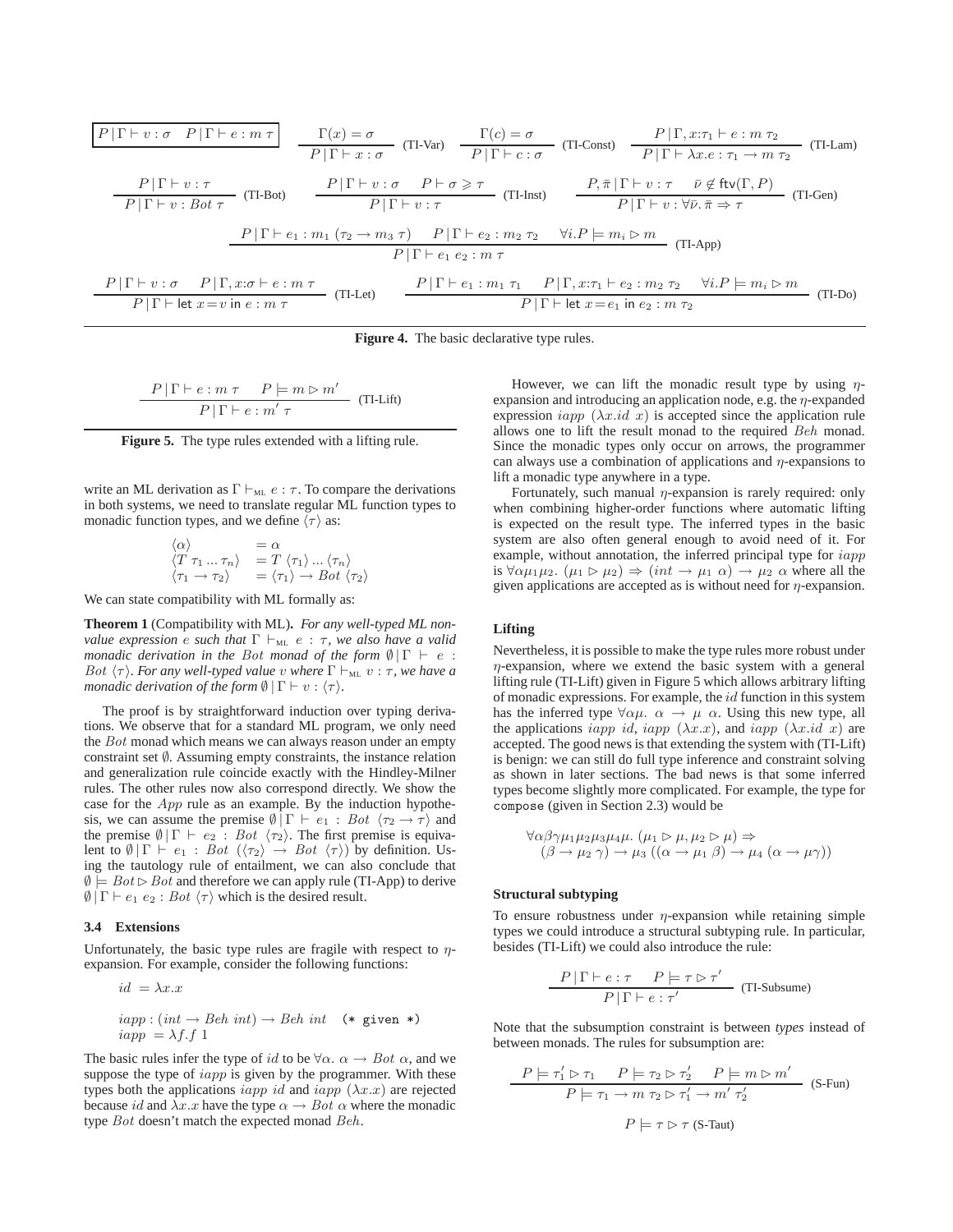| $P   \Gamma \vdash^{*} v : \tau$                                | $P   \Gamma \vdash^{•} e : m \tau$             | $\Gamma(x) = \sigma$               | $P \models \sigma \geq \tau$                 | $\Gamma(c) = \sigma$                           | $P \models \sigma \geq \tau$ | $\Gamma(S\text{-}Const)$                                     |                                            |             |                          |                        |
|-----------------------------------------------------------------|------------------------------------------------|------------------------------------|----------------------------------------------|------------------------------------------------|------------------------------|--------------------------------------------------------------|--------------------------------------------|-------------|--------------------------|------------------------|
| $P   \Gamma \vdash^{*} v : \tau$                                | $\Gamma(S\text{-}Bott)$                        | $P   \Gamma \vdash^{*} x : \tau$   | $\Gamma(S\text{-}Vst)$                       | $P   \Gamma \vdash^{*} e : m \tau$             | $\Gamma(S\text{-}Bott)$      | $P   \Gamma \vdash^{*} e_{1} : m_{1} (\tau \to m_{3} \tau')$ | $P   \Gamma \vdash^{*} e_{2} : m_{2} \tau$ | $\forall i$ | $P \models m_{i} \rhd m$ | $\Gamma(S\text{-}App)$ |
| $P   \Gamma \vdash^{*} v : \tau \vdash e : m \tau_{2}$          | $\Gamma(S\text{-}Lam)$                         | $P'   \Gamma \vdash^{*} v : \tau'$ | $\sigma = Gen(\Gamma, P' \Rightarrow \tau')$ | $P   \Gamma, x : \sigma \vdash^{*} e : m \tau$ | $\Gamma(S\text{-}Let)$       |                                                              |                                            |             |                          |                        |
| $P   \Gamma \vdash^{*} \lambda x . e : \tau_{1} \to m \tau_{2}$ | $\Gamma(S\text{-}Lam)$                         | $P'   \Gamma \vdash^{*} v : \tau'$ | $\sigma = Gen(\Gamma, P' \Rightarrow \tau')$ | $P   \Gamma, x : \sigma \vdash^{*} e : m \tau$ | $\Gamma(S\text{-}Let)$       |                                                              |                                            |             |                          |                        |
| $e_{1} \neq v$                                                  | $P   \Gamma \vdash^{*} e_{1} : m_{1} \tau_{1}$ | $P   \Gamma, x : \tau_{1$          |                                              |                                                |                              |                                                              |                                            |             |                          |                        |

**Figure 6.** The syntax-directed type rules. The generalization function is defined as:  $Gen(\Gamma, \sigma) = \forall (ftv(\sigma) \setminus ftv(\Gamma))$ . $\sigma$ .

$$
\frac{P|\Gamma \vdash^* v : \tau}{P|\Gamma \vdash^{\bullet} v : m \tau}
$$
 (TS-Lift)

**Figure 7.** The syntax directed type rules extended with a lifting rule which replaces the rule (TS-Bot).

These rules are structural over arrows using the usual co/contravariant typing.<sup>3</sup> With these rules we can give functions like  $id$  and iapp fairly simple types:

$$
id: \forall \alpha. \alpha \to Bot \alpha
$$
  
 
$$
iapp: \forall \mu. \ (int \to \mu \ int) \to \mu \ int
$$

And under the subsumption rules we can show that this type for *id*,  $\forall \alpha$ .  $\alpha \rightarrow B$ ot  $\alpha$ , is as general as the type  $\forall \alpha \mu$ .  $\alpha \rightarrow \mu \alpha$ .

Unfortunately, it turns out that it is exceedingly difficult to solve constraints between arbitrary types, as opposed to constraints between just monadic types. Since the subsumption rules give rise to constraints between types, we cannot give a coherent constraint solving strategy that is still complete—we either need to reject certain reasonable programs or we need to solve such constraints too aggressively leading to an incomplete inference algorithm.

Thus, our implementation uses the simple strategy since neither lifting nor subsumption provide a satisfactory improvement.

#### **3.5 Syntax-directed type inference**

Figure 6 presents a syntax directed version of the declarative type rules. The rules come in two flavors, one for value expressions  $P|\Gamma\vdash^* v:\tau$ , and one for general expressions  $P|\Gamma\vdash^{\bullet} e:m\tau$ . Since each flavor has a unique rule for each syntactical expression, the shape of the derivation tree is uniquely determined by the expression syntax. Just like the Hindley-Milner syntax directed rules, all instantiations occur at variable and constant introduction, while generalization is only applied at let-bound value expressions.

We can show that the syntax directed rules are sound and complete with respect to the declarative rules.

**Theorem 2** (The syntax directed rules are sound and complete)**. Soundness**: For any derivation  $P|\Gamma \vdash^{*} v$  :  $\tau$  there exists a  $$ *we have*  $P | \Gamma \vdash e : m \tau$ .

*Completeness: For any derivation on a value expression* P | Γ ⊢  $v : \sigma$  *there exists a derivation*  $P' | \Gamma \vdash^{\star} v : \tau$ *, such that*  $\Gamma \vdash (P' | \sigma)$  $\tau$ )  $\geq$  (P |  $\sigma$ )*. Similarly, for any derivation*  $P | \Gamma \vdash e : m \tau$ , *there exists a derivation*  $P' | \Gamma \vdash^{\bullet} e : m' \tau'$ , *such that*  $\Gamma \vdash (P' |$  $m' \tau'$ )  $\geqslant (P \mid m \tau)$ .

Both directions are proved by induction on the derivations. Following Jones [14], we use an extension of the instance relation in order to define an ordering of polymorphic type schemes and monadic types under some constraint set. We can define this formally as:

$$
\sigma_1 = \forall \overline{\nu}, \overline{\pi} \Rightarrow \tau \qquad P_2 \vdash Gen(\Gamma, \forall \overline{\nu}, (P_1, \overline{\pi}) \Rightarrow \tau) \ge \sigma_2
$$

$$
\Gamma \vdash (P_1 \mid \sigma_1) \ge (P_2 \mid \sigma_2)
$$

$$
\overline{\alpha}, \overline{\mu} = \text{ftv}(m_1, \tau_1, P_1) \setminus \text{ftv}(\Gamma) \qquad \theta = [\overline{m}/\overline{\mu}, \overline{\tau}/\overline{\alpha}]
$$

$$
\overline{P_2} \models \theta P_1 \qquad P_2 \models \theta m_1 \rhd m_2 \qquad \theta \tau_1 = \tau_2
$$

$$
\Gamma \vdash (P_1 \mid m_1 \tau_1) \ge (P_2 \mid m_2 \tau_2)
$$

Besides extending the instance relation to monadic types, the definition of this qualified instance relation allows us specifically to relate derivations in the declarative system that can end in a type scheme  $\sigma$ , to derivations in the syntax directed system that always end in a monotype.

Finally, the syntax directed rules for the declarative type rules extended with the rule (TI-Lift) can be obtained by replacing the rule (TS-Bot) with the rule (TS-Lift) given in Figure 7. This extended system is also sound and complete with respect to the extended declarative rules.

# **4. Principal types**

The standard next step in the development would be to define an algorithmic formulation of the system (including a rewriting to output terms) and then prove that the algorithm is sound and complete with respect to the syntactical rules, thereby establishing the principal types property. Interestingly, we can do this by translation. In particular, we can show that the syntactical rules in Figure 6 directly correspond to the syntactical rules of OML in the theory of qualified types [14]. In the next subsection we prove that for every derivation on an expression e in our syntactical system, there exists an equivalent derivation of an encoded term  $\llbracket e \rrbracket$  in OML and the other way around. Since OML has a sound and complete type reconstruction algorithm, we could choose to reuse that as is, and thereby get sound and complete type inference (and as a consequence there exist principal derivations).

Unfortunately, the OML type reconstruction algorithm (essentially the Haskell type class inference algorithm) is not satisfactory, as it would reject many useful programs. Intuitively, this is because it conservatively rejects solutions to constraints that are reasonable in light of the morphism laws; since it is unaware of these laws it cannot take advantage of them. The next section develops an algorithm that takes advantage of the morphism laws to be both permissive and coherent.

<sup>3</sup> Note that when a system has higher-kinds, we need to ensure that the arrow is not a first-class type constructor.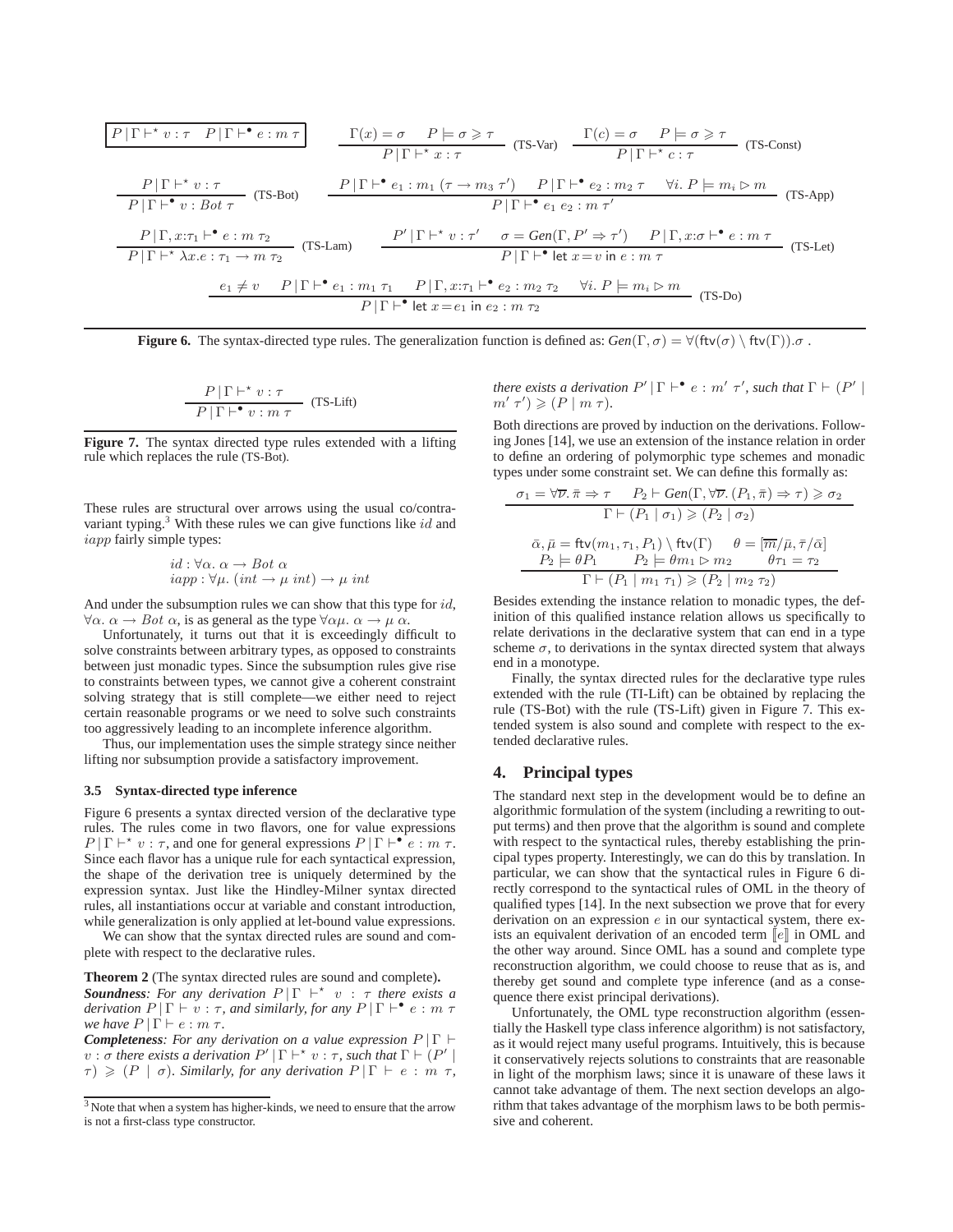# **4.1 Translation to OML**

 $\mathbf{r} = \mathbf{n}$ 

The translation between our system and OML is possible since we use the same instance and generalization relation as in the theory of qualified types. Moreover, it is easy to verify that our entailment relation over morphism constraints satisfies all the requirements of the theory, namely monotonicity, transitivity, and closure under substitution. The more difficult part is to find a direct encoding to OML terms. First, we are going to assume some primitive terms in OML that correspond to rules in our syntactical system:

$$
\begin{array}{ll}\n\text{bot} & : \forall \alpha. \alpha \to \text{Bot } \alpha \\
\text{do} & : \forall \alpha \beta \mu_1 \mu_2 \mu. \ (\mu_1 \triangleright \mu, \mu_2 \triangleright \mu) \\
& \Rightarrow \mu_1 \alpha \to (\alpha \to \mu_2 \beta) \to \mu \beta \\
\text{app} & : \forall \alpha \beta \mu_1 \mu_2 \mu_3 \mu. \ (\mu_1 \triangleright \mu, \mu_2 \triangleright \mu, \mu_3 \triangleright \mu) \\
& \Rightarrow \mu_1 \ (\alpha \to \mu_3 \beta) \to \mu_2 \ \alpha \to \mu \ \beta\n\end{array}
$$

Using these primitives, we can give a syntactic encoding from our expressions into OML terms:

$$
\begin{array}{llll}\n\llbracket x \rrbracket^* & = x & \\
\llbracket c \rrbracket^* & = c & \\
\llbracket \lambda x.e \rrbracket^* & = \lambda x.\llbracket e \rrbracket & \\
v \rrbracket & = \text{bot } \llbracket v \rrbracket^* & \\
\llbracket e_1 \ e_2 \rrbracket & = \text{app } \llbracket e_1 \rrbracket \ \llbracket e_2 \rrbracket & \\
\llbracket \text{let } x = v \text{ in } e \rrbracket & = \text{let } x = \llbracket v \rrbracket^* \text{ in } \llbracket e \rrbracket & \\
\llbracket \text{let } x = e_1 \text{ in } e_2 \rrbracket & = \text{do } \llbracket e_1 \rrbracket \ \llbracket \lambda x.e_2 \rrbracket^* & (\text{with } e_1 \neq v)\n\end{array}
$$

We can now state soundness and completeness of our syntactic system with respect to encoded terms in OML, where we write  $P|\Gamma \vdash_{OM} e : \tau$  for a derivation in the syntax directed inference system of OML (cf. Jones [14], Fig. 4).

#### **Theorem 3** (Elaboration to OML is sound and complete)**.**

**Soundness**: Whenever  $P | Γ ⊢<sup>∗</sup> v : τ we can also derive$  $P |\Gamma \vdash_{\text{OML}} [v]^{\star} : \tau$  *in OML. Similarly, when*  $P |\Gamma \vdash^{\bullet} e : m \tau$  *we have*  $P | \Gamma \vdash_{\text{OML}} [e] : m \tau$ .

*Completeness: If we can derive*  $P | \Gamma \vdash_{OML} [v]^{\star} : \tau$ , there also ex*ists a derivation*  $P \,|\, \Gamma \vdash^{\star} v : \tau$ , and similarly, whenever  $P \,|\, \Gamma \vdash_{\text{OML}}$  $\llbracket e \rrbracket : m \tau$ , we also have  $P | \Gamma \vdash^{\bullet} e : m \tau$ .

The proof of both properties can be done by straightforward induction on terms. As a corollary, we can use the general type reconstruction algorithm W from the theory of qualified types which is shown sound and complete to the OML type rules. Furthermore, it means that our system is sound, and we can derive principal types.

**Corollary 4.** *The declarative and syntactic type rules admit principal types.*

Again, the same results hold for the extended type rules with the (TI-Lift) and (TS-Lift) rules. The only change needed is that the lifting primitive now needs to be polymorphic to reflect the (TS-Lift) rule, i.e. bot :  $\forall \alpha \mu \ldots \alpha \rightarrow \mu \alpha$ .

# **4.2 Ambiguous types**

Following Theorem 3, we could encode our type inference algorithm using the type class facility of a language like Haskell, employing a morphism type class that provides morphisms between monads. In particular:

```
class Morph m n where
 lift :: m a -> n a
app :: Morph m1 m, Morph m2 m, Morph m3 m, Monad m
        \Rightarrow m1 (a -> m2 b) -> m3 a -> m b
app mf mx = lift mf >>= \frownlift mx \gg = \sqrt{x}lift (f x)
...
```
Type checking could now be implemented using the syntactical encoding into a Haskell program and running the Haskell type checker. Unfortunately, this approach would not be very satisfactory: it turns out that our particular morphism constraints quickly lead to ambiguous types that cannot be solved by a generic system. In particular, Haskell rejects any types that have variables in the constraints that do not occur in the type (which we call free constraint variables).

Recall our function  $iapp : (int \rightarrow Beh \ int) \rightarrow Beh \ int.$ The expression  $\llbracket iapp \ (\overline{\lambda x}. \ id \ (id \ x)) \rrbracket$  has the Haskell type  $\forall \mu$ . (Morph  $\mu$  Beh)  $\Rightarrow$  Beh int where the type variable  $\mu$ only occurs in the constraint but not in the body of the type. Any such type must be rejected in a system like Haskell. In general, there could exist multiple solutions for such free constraint variables where each solution gives rise to a different semantics. A common example in Haskell is the program  $show$   $[]$  with the type Show  $\alpha \Rightarrow$  string. In this example, choosing to resolve  $\alpha$  as *char* results in the string "", while any other choice results in [].

We were initially discouraged by this situation until we realized that focusing only on morphism constraints confers an advantage: the monad morphism laws allow us to show that any solution for the free constraint variables leads to semantically equivalent programs; i.e., the evidence translations for each solution are coherent.

Moreover, there is an efficient and decidable algorithm for finding a particular "least" solution. At a high-level our algorithm works by requiring that the set of monad constants and morphisms between them form a semi-lattice, with Bot as the least element, where all morphisms satisfy the monad morphism laws. Another requirement that is fulfilled by careful design of the type system is that the only morphism constraints are between monadic type constants or monadic type variables, and never between arbitrary types. We can repeatedly simplify a given constraint graph by eagerly substituting free constraint variables  $\mu$  with the least upper bound of their lower bounds when these lower bounds are constants. This simple strategy yields a linear-time decision procedure. The next section presents the algorithm in detail and proves coherence.

# **5. Constraint simplification and coherence**

This section presents an algorithmic formulation (a variation on the Hindley-Milner algorithm W) of our syntax-directed type inference system. The previous section established that while the type reconstruction algorithm of Jones can infer principal types, these types are frequently ambiguous and hence programs with these types must be rejected. The contribution of this section is a simple (linear time) procedure that can eliminate some ambiguous variables in the constraints of a type in a *coherent* way. By performing constraint simplification, the types inferred by our algorithm are intentionally not the most general ones. However, simplification allows strictly more programs to be accepted. Moreover, we can show that simplification is *justified*, in that the typability of the program is not adversely effected by the simplified type.

Section 5.1 discusses the key algorithmic typing and rules and illustrates elaboration of source terms to System F target terms. Section 5.2 gives our constraint solving algorithm. Finally, Section 5.3 shows, by appealing to the morphism laws, that our solving algorithm is coherent and does not introduce ambiguity into the semantics of elaborated terms.

#### **5.1 Algorithmic rewriting**

The structure of our algorithm W closely follows Jones' algorithm for qualified types [14], and includes an elaboration into a calculus with first-class polymorphism. We formulate our algorithm in a stylized way to facilitate the proof of coherence. We think of the constraints generated by our system as forming a directed graph, with nodes corresponding to monad type constants and variables,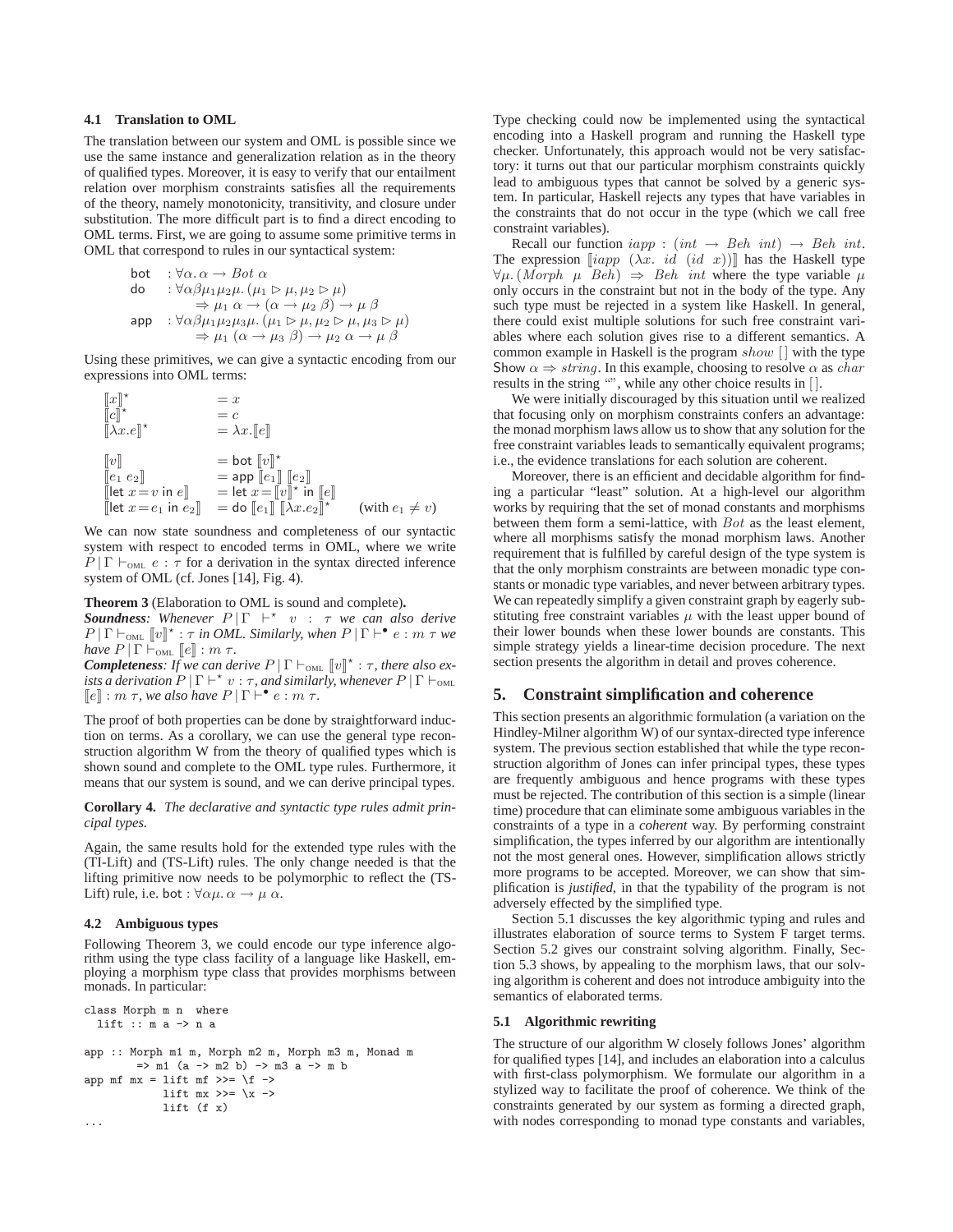| any type |  | $t := m \tau  \tau$                                                                      |
|----------|--|------------------------------------------------------------------------------------------|
|          |  | constraint $\pi ::= Do(m_1, m_2, m)$                                                     |
|          |  | $\vert$ App $(m_1, m_2, m_3, m)$                                                         |
|          |  | substitution $\theta$ ::= $\cdot   \alpha \mapsto \tau   \mu \mapsto m   \theta \theta'$ |
|          |  | target types $t ::= \nu   t_1 t_2   \forall \nu.t   t_1 \rightarrow t_2$                 |
|          |  | target terms $e ::= x   c   \lambda x$ : t.e $  e_1 e_2   \Lambda \alpha e   e   t  $    |
|          |  |                                                                                          |

**Figure 8.** Syntax of constraint bundles and a target language e.

and edges represented by the morphism relation  $m \triangleright m'$ . However, instead of simply producing constraints of the form  $m \triangleright m'$  as in the syntax-directed system, our algorithm groups related constraints together in "bundles". Constraint bundles come in two flavors, corresponding to the fragments of the typing derivation (and hence bits of program syntax) that induced the constraints. The bundles allow us to reason that edges in constraint graph come in specific kinds of pairs or triples, thus syntactically restricting the shape of the graph and facilitating our coherence proof.

Figure 8 gives the syntax of target terms e and types t, and alters the syntax of constraints  $\pi$  to constraint bundles. As we will see shortly, the bundles arise from corresponding inference rules from Figure 9:  $Do(m_1, m_2, m)$  is induced by the monadic letbinding rule (W-Do) and  $App(m_1, m_2, m_3, m)$  by the (W-App) rule. Substitutions  $\theta$  map type variables to types, and  $\theta_1\theta_2$  denotes substitution composition.

Figure 9 shows the key rules in our algorithm W, expressed as a judgment  $P \mid \Gamma \vdash^{\kappa} e : t; \theta \leadsto e$  where the constraints P, type  $t$ , substitution  $\theta$ , and target term e are synthesized. As shown in Figure 8, t is either  $\tau$  or  $m \tau$ ; as in the syntax-directed rules,  $\kappa$  denotes one of two modes,  $\star$  and  $\bullet$ ; and the target term e is explicitly typed. The substitution  $\theta$  applies to the free type-level variables ( $\alpha$  and  $\mu$ ) in Γ. An invariant of the rules is that  $\theta(t) = t$ ,  $\theta(P) = P$ , and  $\theta(e) = e$ . For simplicity, we omit types on formal parameters and instantiation of type parameters in elaborated terms e. We also assume that a morphism from a monad  $m$  to  $m'$  is named  $f_{m,m'}$ ; and the bind and unit of a monad m are *bind<sub>m</sub>* and unit<sub>m</sub>. The omitted rules are unsurprising.

Rule (W-Bot) corresponds to the syntactic rule (TS-Bot). It switches modes from  $\bullet$  to  $\star$  in its premise, produces the monadic type  $Bot \tau$ , and elaborates the term by inserting the unit for  $Bot$ .

Rule (W-App) elaborates each sub-term in its first two premises, and in the fourth and fifth premises, computes the most-general unifier  $\theta_3$  of the formal parameter type of  $e_1$  and the value type of e2. We generate an App-constraint bundle which indicates that there is a morphism from each of  $\theta_3 \theta_2 \mu_1$ ,  $\theta_3 \theta_1 \mu_2$ , and  $\theta_3 \mu'$  to the result monad  $\mu$ . In the elaborated terms,  $f_{\mu_i,\mu}$  stand for morphisms that will be abstracted (or solved) at the nearest enclosing let; similarly the  $bind_{\mu}$  are the binds of the result monad. The rule for monadic let-bindings, (W-Do), is nearly identical to (W-App) except that there is one fewer monad variable.

Finally, rule (W-Let) implements generalization. We rewrite the let-bound value  $v$  in the first premise, and compute the variables  $\bar{\nu}$  over which we can soundly generalize. In the third premise, we compute the variables  $\bar{\mu}$  that appear in the constraints  $P_1$  but are not free in the type  $\tau$ —these variables are candidates for constraint simplification. The judgment  $P_1 \stackrel{\text{solve}(\bar{\mu})}{\longrightarrow} P'_1$ ;  $\theta'$  simplifies constraints, eliminating the ambiguous type variables  $\bar{\mu}$  coherently this judgment is discussed in the next subsection. The last premise rewrites the body in a context in which x's type is generalized. In the conclusion, we translate to an explicitly typed application form, where the let-bound value is elaborated to generalize over both its constraints and the type variables  $\bar{\nu}$ .

#### **5.2 Soundness and efficiency of constraint simplification**

Intuitively, our algorithm views a constraint set  $P$  as a directed graph, where the nodes in the graph are the monad types, and the edges are introduced by the constraint bundles. For example, we view a bundle  $Do(m_1, m_2, m)$  as a graph with vertices for  $m_1, m_2$ and m, and edges from  $m_1$  to m and  $m_2$  to m. In the discussion below, we informally use intuitions from this graphical view of P. For each edge between  $m$  and  $m'$  in the constraint graph, a solution to P must compute a specific morphism between  $m$  and  $m'$ .

We start our description of the algorithm with the definition of morphism-induced least-upper bounds. This definition is relative to an initial set of constraints  $P_0$  that define the monad constants and primitive morphisms used to type a source program.

**Definition 5** (Least-upper bound)**.** *With respect to an initial context*  $P_0$ *, given a set of monad constants*  $A = \{M_1, \ldots, M_n\}$ *, we write* lub(A) = M *to mean that* M *is the least upper bound of the monad constants in A, i.e.,*  $\forall i.P_0 \models M_i \triangleright M$ ; and for any  $\check{M}'$  such that  $\forall i.P_0 \models M_i \rhd M', \text{ we have } P_0 \vdash M \rhd M'. \text{ Although defined}$ *with regard to a particular initial context*  $P_0$ *, we write*  $\text{lub}(A)$  *for conciseness, leaving*  $P_0$  *implicit.* 

Our constraint simplification algorithm is straightforward. We limit our attention to cycle-free constraint graphs. Whenever a cycle is detected in the constraint graph, we require every variable and constant in the cycle to be identical—a constraint graph with a cycle containing more than one constant cannot be solved and the program is rejected.

Given a cycle-free graph we perform a topological sort and then proceed to simplify the graph starting from the leaves. We consider a variable  $\mu$  only after all its children have been considered. All variables have lower bounds (in-edges), since variables are introduced by (W-Do) and (W-App) and have lower bounds by construction. Besides, the node corresponding to Bot has an out-edge to every other node. For each variable  $\mu$  considered, if all its inedges are from monad constants  $A = \{M_1, \ldots, M_n\}$ , and if  $\mu$  has some out-edge (needed for coherence, and discussed in the next sub-section), we assign to  $\mu$  the constant  $lub(A)$ , thus eliminating the variable and proceeding to consider the next variable, if any.

Figure 10 presents a set of inference rules that codifies this solving algorithm (omitting the cycle elimination phase, for simplicity). The judgment has the form  $P \stackrel{\text{solve}(\bar{\mu})}{\longrightarrow} P' ; \theta$ . It considers the free constraint variables  $\bar{\mu}$  in P, replacing them with monad constants under certain conditions, returning the residual constraints  $P'$  that cannot be simplified further. This judgment ensures that  $dom(\theta) \subseteq \overline{\mu}$  and  $\theta P' = P'$ . Thus, in the (W-Let) rule we apply  $\theta'$  to the body of  $e_1$  in the conclusion, in effect resolving any free morphism  $f_{\mu,\mu'}$  to the specific morphism determined by  $\theta'$ . Notice that since  $dom(\theta) \subseteq \overline{\mu}$ , the premises of (W-Let) ensure that we eliminate only those variables appearing in neither the final type nor the context.

The inference rules make use of a few auxiliary functions, defined to the right of Figure 10. First, for a constraint bundle  $\pi$ , function  $up$ *-bnd*( $\pi$ ) is the type of the resulting monad. In contrast,  $$ require morphisms. Both of these are lifted to sets of constraints in the natural way. We also define flows  $\text{To}_{\mu}$  P, the set of constraints in P that have  $\mu$  as an upper bound; flowsFrom  $\mu$  P, the set of constraints that have  $\mu$  as a lower bound.

We now explain the rules in detail. Rule  $(S-\mu)$  is the workhorse of the algorithm. In the first two premises, it selects some constraint  $\pi$  whose upper bound  $\mu$  is in the list of variables to be solved,  $\bar{\mu}$ . The third premise checks that  $\mu$  has an upper bound; i.e., it is the lower bound of at least one constraint in P (for coherence). The fourth premise defines A, the set of all of  $\mu$ 's lower bounds, and the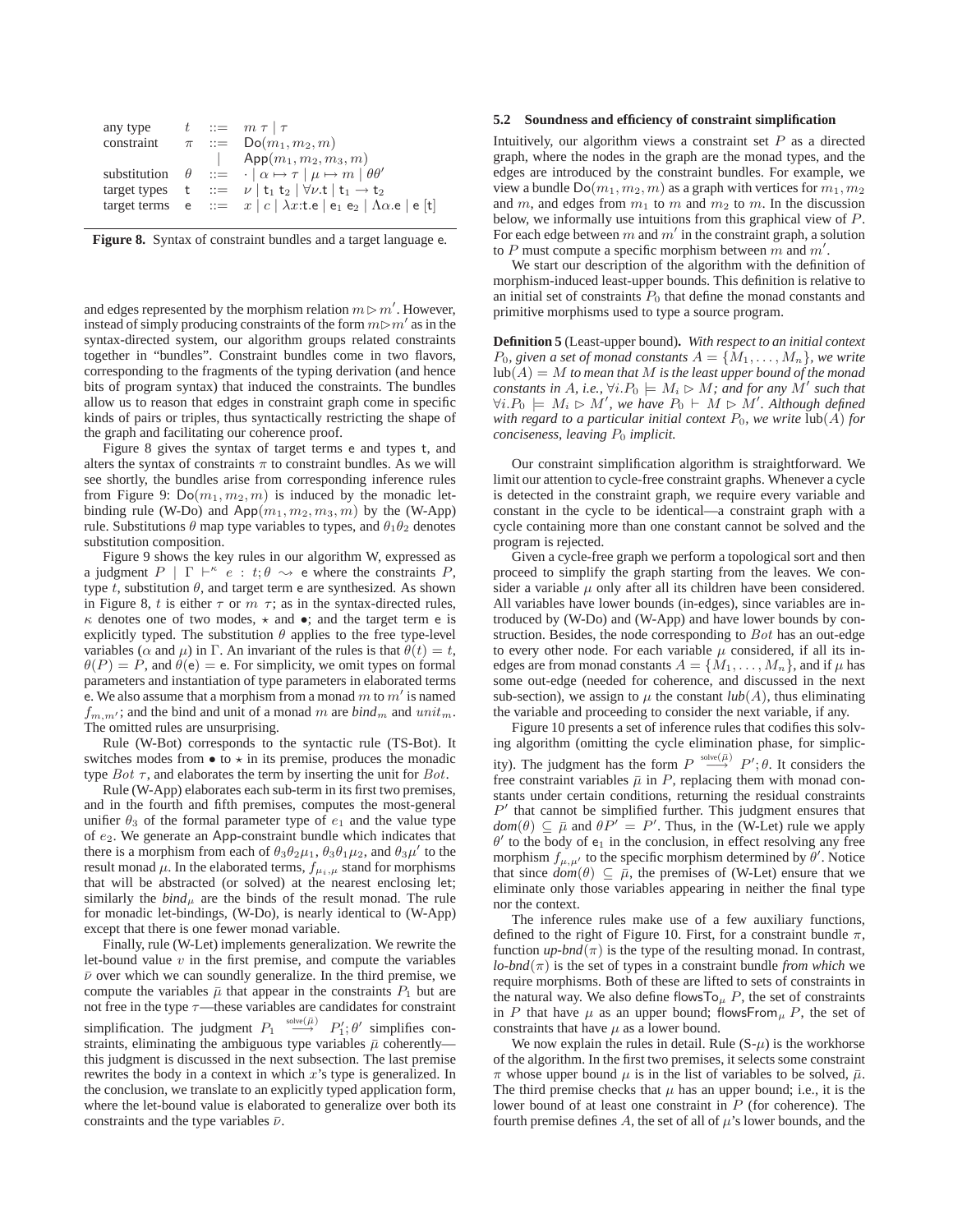$$
P | \Gamma \vdash^{k} e : t; \theta \leadsto e
$$
\n
$$
P | \Gamma \vdash^{k} v : \pi; \theta \leadsto e
$$
\n
$$
P, \pi | \Gamma \vdash^{k} v : Bot \pi; \theta \leadsto (unit_{Bot} e)
$$
\n
$$
P_1 | \Gamma \vdash^{k} e_1 : \mu_1 \tau_1; \theta_1 \leadsto e_1
$$
\n
$$
\theta_2 \tau_1 = \theta_3 (\alpha \rightarrow \mu' \beta) \quad \theta_1 \tau_2 = \theta_3 \alpha \quad P = (\theta_3 \theta_2 P_1), (\theta_3 \theta_1 P_2), \text{App}(\theta_3 \theta_2 \mu_1, \theta_3 \theta_1 \mu_2, \theta_3 \mu', \mu) \quad \theta = \theta_1 \theta_2 \theta_3
$$
\n
$$
P | \Gamma \vdash^{k} e_1 e_2 : \theta_3 (\mu \beta); \theta \leadsto \theta (bind_{\mu} (f_{\mu_1, \mu} e_1) (\lambda x : . . . . . . . . . . . . . . . . . . . . . ))))))
$$
\n
$$
e_1 \neq v \quad P_1 | \Gamma \vdash^{k} e_1 : \mu_1 \tau_1; \theta_1 \leadsto e_1 \quad P_2 | \Gamma, x : \tau_1 \vdash^{k} e_2 : \mu_2 \tau_2; \theta_2 \leadsto e_2 \quad \mu, \alpha, \beta \text{ fresh}
$$
\n
$$
\theta_2 \tau_1 = \theta_3 (\alpha) \quad \theta_1 \tau_2 = \theta_3 (\beta) \quad P = (\theta_3 \theta_2 P_1), (\theta_3 \theta_1 P_2), \text{Do}(\theta_3 \theta_2 \mu_1, \theta_3 \theta_1 \mu_2, \mu) \quad \theta = \theta_1 \theta_2 \theta_3
$$
\n
$$
P | \Gamma \vdash^{k} v : \tau; \theta_1 \leadsto e_1 \quad \bar{v} = f(v \rho_1 \Rightarrow \tau) \setminus f(v \Gamma) \quad \bar{\mu} = (f(v \rho_1) \setminus f(v \langle \tau)) \cap \bar{\nu}
$$
\n
$$
P_1 | \Gamma \vdash^{k} v : \tau; \theta_1 \leadsto e_1 \quad \bar{v} = f(v \rho_1 \Rightarrow \tau) \setminus f(v \Gamma) \quad \
$$

**Figure 9.** Selected algorithmic rules for elaboration into System F (with types in elaborated terms omitted for readability).

$$
\frac{\pi, P \stackrel{\text{solve}(\bar{\mu})}{\longrightarrow} P'; \theta}{\pi, \pi, P \stackrel{\text{solve}(\bar{\mu})}{\longrightarrow} P'; \theta} \qquad \frac{P_2, P_1 \stackrel{\text{solve}(\bar{\mu})}{\longrightarrow} P'; \theta}{P_1, P_2 \stackrel{\text{solve}(\bar{\mu})}{\longrightarrow} P'; \theta} \qquad \text{where}
$$
\n
$$
B \cdot M \stackrel{\text{solve}(\bar{\mu})}{\longrightarrow} P; \qquad \text{type-bnd}(\text{Left}(m))
$$
\n
$$
S \cdot M \stackrel{\text{solve}(\bar{\mu})}{\longrightarrow} P'; \theta
$$
\n
$$
S \cdot M \stackrel{\text{solve}(\bar{\mu})}{\longrightarrow} P'; \theta
$$
\n
$$
S \cdot M \stackrel{\text{solve}(\bar{\mu})}{\longrightarrow} P'; \theta
$$
\n
$$
S \cdot M \stackrel{\text{solve}(\bar{\mu})}{\longrightarrow} P'; \theta
$$
\n
$$
S \cdot M \stackrel{\text{solve}(\bar{\mu})}{\longrightarrow} P'; \theta
$$
\n
$$
S \cdot M \stackrel{\text{solve}(\bar{\mu})}{\longrightarrow} P'; \theta
$$
\n
$$
S \cdot M \stackrel{\text{solve}(\bar{\mu})}{\longrightarrow} P'; \theta
$$
\n
$$
S \cdot M \stackrel{\text{solve}(\bar{\mu})}{\longrightarrow} P'; \theta
$$
\n
$$
S \cdot M \stackrel{\text{solve}(\bar{\mu})}{\longrightarrow} P'; \theta
$$
\n
$$
S \cdot M \stackrel{\text{solve}(\bar{\mu})}{\longrightarrow} P'; \theta
$$
\n
$$
S \cdot M \stackrel{\text{solve}(\bar{\mu})}{\longrightarrow} P'; \theta
$$
\n
$$
S \cdot M \stackrel{\text{solve}(\bar{\mu})}{\longrightarrow} P'; \theta
$$
\n
$$
S \cdot M \stackrel{\text{solve}(\bar{\mu})}{\longrightarrow} P'; \theta
$$
\n
$$
S \cdot M \stackrel{\text{solve}(\bar{\mu})}{\longrightarrow} P'; \theta
$$
\n
$$
S \cdot M \stackrel{\text{solve}(\bar{\mu})}{\longrightarrow} P'; \theta
$$
\n
$$
S \cdot M \stackrel{\text{solve}(\bar{\mu})}{\longrightarrow} P'; \theta
$$
\n
$$
S \cdot M \stackrel{\text{succ}
$$

**Figure 10.**  $P \stackrel{\text{sub}( \bar{\mu} )}{\longrightarrow} P' ; \theta$ : Simplifying constraints using the *lub*-strategy.

fifth premise defines the substitution  $\theta$  as mapping  $\mu$  to the least upper bound of A. Recall again that *lub*is only defined on constant monads, so A must contain no variables  $\mu'$ ; this requirement essentially forces solving to proceed bottom up, with the leaves of the tree induced by P (following cycle elimination) solved first. Finally, the sixth premise applies the substitution to the constraints P and proceeds to solve them; the final substitution consists of the substitution  $\theta'$  produced by this recursive step, composed with  $\theta$ .

Rule (S-M) checks that constraints involving only constants (e.g., those whose  $\mu$  have been completely substituted for) are consistent with the initial constraint set  $P_0$ , in which case they can be dropped. Finally, the first three rules help with bookkeeping, indicating that (1) constraints may remain unsimplified; (2) duplicate constraints may be dropped; and (3) constraints may be permuted. This last rule is non-deterministic, but it can be implemented easily using simple topological sort of a cycle-free constraint constraint graph.

The next definition and the following lemma establish that  $P \stackrel{\text{solve}(\bar{\mu})}{\longrightarrow} P'$ ;  $\theta$  only produces sound solutions to a constraint set. The proof is straightforward.

**Definition 6** (Sound solution). *Given an initial context*  $P_0$  *and a constraint set* P*, a solution* θ *to the constraints* P *is sound if* *and only if, for each*  $\mu$  *in dom*( $\theta$ )*, we have*  $\{M_1, \ldots, M_n\}$  = *lo-bnds*( $\theta$ (flowsTo<sub>µ</sub> P))*, and*  $\forall i.P_0 \models M_i \rhd \theta \mu$ .

**Lemma 7** (Constraint simplification is sound). *For all*  $P_0$ ,  $P$ ,  $\bar{\mu}$ *,*  $P', \theta$ , if we have  $P_0 \vdash P \stackrel{solve(\bar{\mu})}{\longrightarrow} P'; \theta$ , then  $\theta$  is sound for P.  $\Box$ 

**Theorem 8** (Constraint solving is linear time)**.** *Given a constraint set* P and an initial context  $P_0$ , there exists a  $O(|P|)$  algorithm to *decide whether or not* P *is* fully solvable*, where a constraint set* P *is fully solvable iff*  $\bar{\mu} = \text{ftv}(P)$  *implies*  $P_0 \vdash P \stackrel{\text{solve}(\bar{\mu})}{\longrightarrow} \cdot; \theta$ .

*Proof.* (sketch) The algorithm begins by detecting and eliminating cycles in the constraint graph. Doing so is linear in number of vertices and edges of the graph, i.e.,  $O(|V| + |E|)$ , where |V| and |E| are each at most three times the number of  $\mathrm{App}(m_1, m_2, m_3, m)$ constraints plus twice the number of  $Do(m_1, m_2, m)$  constraints. Then the algorithm sorts the graph topologically (also linear).

Then it attempts to eliminate each constraint variable in sorted order. Eliminating a single constraint variable takes constant time. This is because elimination amounts to the cost of computing the *lub*for elements of a finite lattice in  $P_0$  and all *lubs* can be precomputed on  $P_0$  without dependence on  $P$ .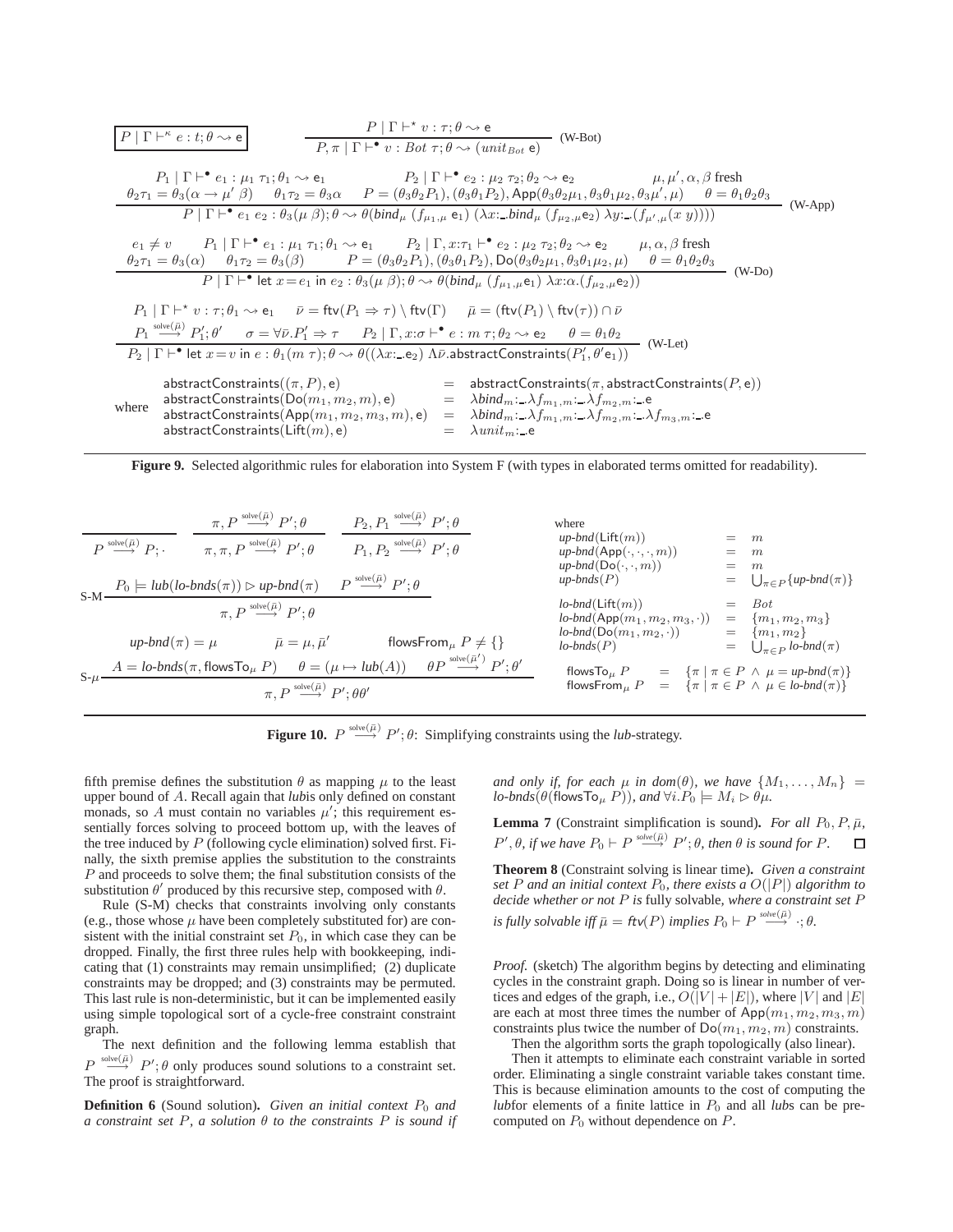After eliminating all eligible constraint variables we are left with either a graph that has variables without upper bounds (in which case we answer "no") or we have a graph with only constants. Checking for upper bounds in a variable-free graph is again linear in the number of constraints, since each ordering can be answered in constant time (again, pre-computed on  $P_0$ ).  $\Box$ 

One would also like to show that our constraint solving algorithm does not solve constraints too aggressively. We define an *improvement* relation on type schemes (following the terminology of Jones [16]), as a lifting of the solving algorithm.

**Definition 9** (Improvement of type schemes)**.** *Given a type scheme*  $\sigma = \forall \bar{\nu}.P_1 \Rightarrow \tau$  and a set of type variables  $\bar{\mu} = (ftv(P_1))$  $ftv(\tau)) \cap \bar{\nu}$ . If  $P_1 \stackrel{solve(\bar{\mu})}{\longrightarrow} P_2$ ;  $\theta$  then we say  $\sigma' = \forall \bar{\nu}. P_2 \Rightarrow \tau$  is an improvement *of* σ*.*

We might conjecture at first that improvement of types is consistent with the type instantiation relation. That is, if  $\sigma'$  is an improvement of  $\sigma$ , then  $P_0$   $\vdash$   $\sigma' \geq \sigma$  and  $P_0$   $\vdash$   $\sigma \geq \sigma'$ . However, by eliminating free constraint variables, our solving algorithm intentionally makes  $\sigma'$  less general than  $\sigma$ . For example, given  $\sigma = \forall \mu \ldotp (M_1 \triangleright \mu, \mu \triangleright M_2) \Rightarrow \tau$ , (where  $\mu \notin \text{ftv}(\tau)$ ) our algorithm could improve this to  $\sigma' = M_1 \triangleright M_2 \Rightarrow \tau$ , and indeed further to  $\tau$ , if  $P_0 \models M_1 \triangleright M_2$ . However, for an arbitrary constant  $\mu$ , it is not that case that  $P_0 \models M_1 \triangleright \mu, \mu \triangleright M_2$ , which is what is demanded by the instantiation relation.

Nevertheless, the type improvement scheme is still useful since improvement at generalization points does not impact the typability of the remainder of the program.

**Theorem 10** (Improvement is justified). *For all*  $P, \Gamma, x, \sigma, \sigma'$ ,  $e, m, \tau$ , if we have  $P \mid \Gamma, x : \sigma \vdash e : m \tau$ , and  $\sigma'$  is an improvement *of*  $\sigma$ *, then*  $P | \Gamma, x : \sigma' \vdash e : m \tau$ *.* 

Intuitively, we can see this theorem holds because the improvement of a type  $\sigma = \forall \bar{\nu}$ .  $P_1 \Rightarrow \tau$  to  $\forall \bar{\nu}$ .  $P_2 \Rightarrow \tau$  only effects the free constraint variables: the actual type  $\tau$  is unchanged and if  $P \models P_1$ we always have  $P \models P_2$  too. At any instantiation of  $\sigma$ , we can always substitute the improved type since the type  $\tau$  is the same and the improved constraints  $P_2$  are also entailed if the original constraints  $P_1$  were.

#### **5.3 Coherence**

The effectiveness of our constraint-solving strategy stems from our ability to eagerly substitute constraint variable  $\mu$  with the least upper bound  $M$  of all the types that flow to it. Such a technique is not admissible in a setting with general purpose qualified type constraints, particularly when the evidence for constraints (in this case our morphisms, binds and units) has operational meaning. One may worry that by instantiating  $\mu$  with some  $M' \neq M$  where  $M \triangleright M'$ , we may get an acceptable solution to the constraint graph but the meaning of the elaborated programs differs in each case. This section shows that when the monad morphisms satisfy the morphism laws our constraint improvement strategy is coherent, i.e., all admissible solutions to the constraints yield elaborations with the same semantics. So, any specific solution (including the one produced by the *lub*-strategy) can safely be chosen.

Our approach to showing coherence proceeds as follows:

- 1. Given a constraint set P and a derivation  $P_0 \vdash P \stackrel{\text{solve}(\bar{\mu})}{\longrightarrow} \cdot; \theta$ , we call  $\theta$  the *lub*-solution to  $P$ .
- 2. We can see all other solutions to  $P$  as being derived from the *lub*-solution by repeated *local modifications* to the *lub*-solution. A local modification involves picking a single variable  $\mu$  such that  $\theta = \theta'(\mu \mapsto M)$  and considering a solution to the constraint set  $\theta'P$  that assigns some other solution  $M' \neq M$

to  $\mu$ ; i.e., we have some solution  $\theta_1 = \theta'(\mu \mapsto M')$ . We can iterate this process, generating the solution  $\theta_{i+1}$  from  $\theta_i$  in this manner.

3. We enumerate the ways in which  $\theta_i P$  can differ from  $\theta_{i+1}P$ , considering interactions between pairs of constraint bundles (App/App, Do/Do, Do/App, App/Do, etc.). In each case, since each kind of constraint bundle can be related to the abstract syntax of elaborated programs, we can reason about the differences in semantics that might arise from the  $\theta_i$  and the  $\theta_{i+1}$  solutions. We show that when all the morphisms satisfy the morphism laws, that the solutions are indeed equivalent.

Our result applies only to well-formed contexts, a notion defined below. In the definition, requirements (1) and (2) ensure that the monads and their morphisms are well-typed. Requirement (3) ensures that least-upper bounds are defined and that there is a Bot monad. Our notion of term equivalence, written  $e_1 \cong e_2$ , is extensional equality on well-typed, elaborated terms. Clauses (4) and (5) state that this equivalence is axiomatized by the transitivity property and the morphism laws.

**Definition 11** (Well-formedness of a context)**.** *The following conditions are required of well-formed contexts, P*<sub>0</sub>, Γ:

- *1. For any pair of monad constants*  $M$  *we have bind* $_M$  *and unit* $_M$ *bound as constants in* Γ*, with appropriate types.*
- *2. For all*  $M_1, M_2$ , if  $P_0 \models M_1 \triangleright M_2$  then  $\Gamma$  contains a constant  $f_{M_1,M_2}$  *bound at the type*  $\forall \alpha.M_1 \alpha \rightarrow M_2 \alpha$ *.*
- *3. For any set of monad constants* A*, there exists* M *such that*  $\text{lub}(A) = M$  *and Bot is a monad constant in*  $\Gamma$  *with*  $P_0 \models$  $Bot \rhd M, for all M.$
- 4. We assume that for all  $M_1, M_2, M_3$ , if  $P_0 \models M_1 \triangleright M_2$  and  $P_0 \models M_2 \triangleright M_3$ , then  $f_{M_2,M_3} \circ f_{M_1,M_2} \cong f_{M_1,M_3}$ .
- *5. We assume that for all*  $M_1, M_2, e_1, e_2, t_1, t_2$ *, such that*  $P_0 \models$  $M_1 \triangleright M_2$  *and*  $e_1 : M_1$   $t_1$  *and*  $e_2 : M_2$   $t_2$ *, we have*  $f_{M_1,M_2}(\text{bind}_{M_1} \epsilon_1 \lambda x : t_1.e_2) \cong \text{bind}_{M_2} (f_{M_1,M_2} \epsilon_1) \lambda x : t_1.$  $(f_{M_1,M_2}$  e<sub>2</sub>)

The following lemma establishes that in well-formed contexts, our algorithm produces well-typed System F terms. The proof is a straightforward induction on the structure of the derivation, where by {[Γ]} we mean the translation of a source typing context to a System F context.

**Lemma 12** (Well-typed elaborations). *Given*  $\Gamma$  *such that*  $P_0$ ,  $\Gamma$  *is well-formed,*  $e, t, \theta, e, \kappa$ , such that  $P \mid \Gamma \vdash^{\kappa} e : t; \theta \leadsto e$ . Then *there exists* **t** *such that*  $\{\theta \Gamma\}$   $\vdash_F$  *abstractConstraints*(*P*, e) : **t**.

Next, we formalize the notion of a local modification  $\theta'$  of a valid solution  $\theta$  to constraint set. Condition (1) identifies the variable  $\mu$  which is the locus of the modification. Conditions (2) and (3) establish the range of admissible solutions to  $\mu$ , and condition (4) asserts that the modified solution  $\theta'$  picks a solution for  $\mu$  that is different than  $\theta$ , but still admissible.

**Definition 13** (Local modification of a solution)**.** *Given a solution*  $\theta_1$  *to a constraint set*  $(\pi, P)$ *, a local modification to*  $\theta_1$  *is a solution* θ<sup>2</sup> *for which the following conditions are true:*

- *1. There exists a variable*  $\mu$  *and a constant* M *such that*  $\mu$  =  $up$ *-bnd*( $\pi$ ) *and*  $\theta_1 = \theta'_1(\mu \mapsto M)$ *.*
- 2. There exists  $M^{lo} = \text{lub}(\theta'_1(lo\text{-}bnds(\text{flowsTo}_{\mu} P))))$ .  $M^{lo}$  is a *lower-bound for* µ*.*
- 3. There exists  $\{M_1^{hi}, \ldots, M_n^{hi}\} = \theta'_1(\mu p \text{-}b n \text{-}d s(\text{flowsFrom}_{\mu} P)).$ *Each*  $M_i^{hi}$  *is an upper bound for*  $\mu$ *.*
- 4. There exists a monad constant  $M' \neq M$  such that  $P_0 \vdash M^{lo} \rhd$  $M'$  and  $\forall i.P_0 \vdash M' \rhd M_i^{hi}$ , such that  $\theta_2 = \theta'_1(\mu \mapsto M')$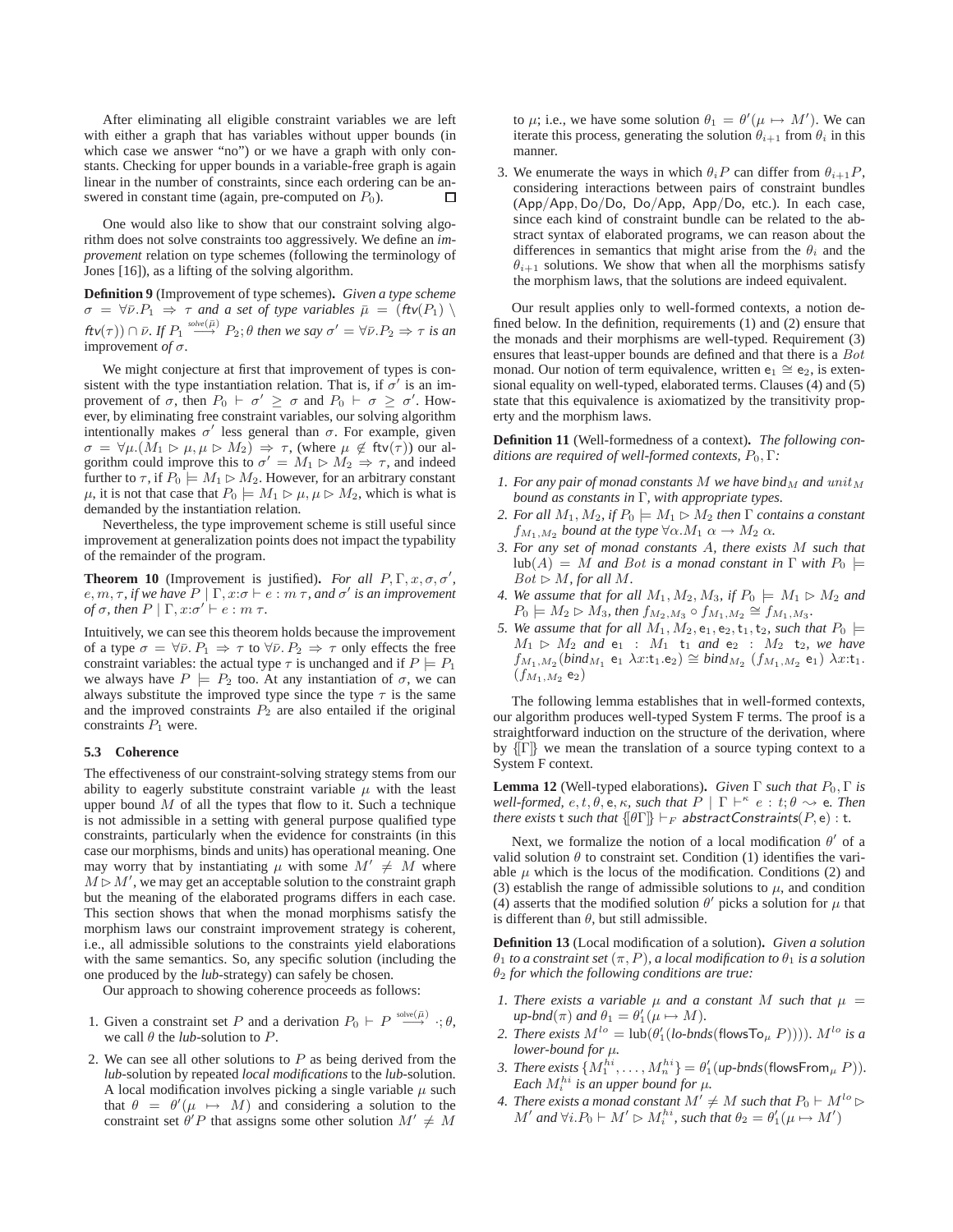Finally, we state and sketch a representative case of the main result of this section: namely, that the *lub*-strategy is coherent when the morphisms form a semi-lattice and satisfy the morphism laws.

**Theorem 14** (Coherence of constraint solving)**.** *Given*  $P_0$ ,  $\Gamma$ ,  $P$ ,  $e$ ,  $t$ ,  $\theta$ ,  $\theta_1$ ,  $\theta_2$ ,  $e$ ,  $\kappa$ ,  $\bar{\mu}$ *, such that* 

- *1.* P0, Γ *is well-formed and* P *is cycle-free.*
- *2. For all*  $\mu \in \bar{\mu}$ *, the set* flowsFrom<sub> $\mu$ </sub> P *is non-empty, i.e.,*  $\mu$  *has an upper bound.*
- *3.*  $P | \Gamma \vdash^{\kappa} e : t; \theta \leadsto e$ .
- *4. There exists*  $\theta_1$  *such that*  $dom(\theta_1) \subseteq \overline{\mu}$  *and*  $\theta_1$  *is a sound solution for* P*.*
- *5. There exists*  $\theta_2$ *, a local modification of*  $\theta_1$ *.*

*Then,*  $\theta_1$ e $\cong \theta_2$ e.

*Proof.* (Sketch) Since  $\theta_2$  is a local modification, we have (from condition (1) of Definition 13)  $\theta_1 = \theta'_1(\mu \mapsto M)$ , for some  $\mu$ , *M*,  $\theta'_1$ , and  $P = \pi$ , *P'*, where  $\mu = up$ -*bnd*( $\pi$ ) is the modified variable. We proceed by cases on the shape of  $\pi$ .

**Case**  $\pi$  **is an** App **bundle**: We have  $\theta'_1 \pi = \text{App}(M_1^{lo}, M_2^{lo}, M_3^{lo}, \mu)$ (since from condition (2) of Definition 13, *lub* is only defined on monad constant). To identify the upper bounds of  $\mu$ , we consider the constraints in  $\theta_1'$  (flowsFrom<sub> $\mu$ </sub> P'), note that all the upper bounds must be constants (from condition (3)), and proceed by cases on the shape of each of the constraints  $\pi'$  in this set.

**Sub-case** π ′ **is an** App **bundle**: Without loss of generality on the specific position of  $\mu$ , we have  $\theta' \pi' = \text{App}(m_1, \mu, m_3, M^{hi})$ , where  $M^{hi}$  is an upper-bound of  $\pi'$ . From the shape of the constraints, we reason that we have a source term of the form  $e$  ( $e_1$   $e_2$ ), that is elaborated to the term shown below, where  $e, e_1, e_2$  are the elaboration of the sub-terms.

- 1. *bind*<sub>Mhi</sub>  $(f_{m_1,M^{hi}}e)(\lambda x$ : *...bind*<sub>Mhi</sub>
- 2.  $(f_{\mu, M^{hi}}(bind_{\mu} (f_{M_1^{lo}, \mu} e_1) (\lambda x_1...$

3. 
$$
bind_{\mu} (f_{M_2^{lo}, \mu} e_2) (\lambda x_2 ... (f_{M_3^{lo}, \mu} (x_1 x_2))))))
$$
4. 
$$
(\lambda y : f_{m_3, M^{hi}} (x y)))
$$

Under the solutions  $\theta_1$  and  $\theta_2$ , the inner subterm at lines 2 and 3 (call it  $\hat{e}$ ) may differ syntactically, i.e.,  $\theta_1 \hat{e} \neq \theta_2 \hat{e}$ . Specifically, the solution  $\theta_1$  chooses  $\mu \mapsto M$  while  $\theta_2$  may choose  $\mu \mapsto M'$ , for  $M \neq M'$ . However, using two applications of the morphism laws, (condition  $(5)$  of Definition 11), we can show that the  $\hat{e}$  is extensionally equivalent to the term shown below.

2. 
$$
bind_{M^{hi}}(f_{\mu, M^{hi}} \circ f_{M_1^{lo}, \mu} \mathbf{e}_1) (\lambda x_1 \dots
$$
  
3.  $bind_{M^{hi}}(f_{\mu, M^{hi}} \circ f_{M_2^{lo}, \mu} \mathbf{e}_2) (\lambda x_2 \dots$   
 $(f_{\mu, M^{hi}} \circ f_{M_3^{lo}, \mu}(x_1 x_2))))$ 

Appealing to condition (4) of Definition 11, the transitivity property, we get that the term above is extensionally equivalent to the term below (call it  $\hat{e}'$ ).

2. 
$$
bind_{M^{hi}}(f_{M_1^{lo},M^{hi}}e_1)(\lambda x_1...
$$

3. 
$$
bind_{M^{hi}}(f_{M_2^{lo},M^{hi}}e_2)(\lambda x_2...(f_{M_3^{lo},M^{hi}}(x_1\ x_2))))
$$

We have  $\hat{e} \cong \hat{e}'$  and hence  $\theta_1 \hat{e} \cong \theta_1 \hat{e}'$ . Since,  $\mu \notin FV(\hat{e}')$ , we have  $\theta_1 \hat{e}' \cong \theta_2 \hat{e}'$ , and  $\theta_2 \hat{e}' \cong \theta_2 \hat{e}$ , thus establishing  $\theta_1 \hat{e} = \theta_2 \hat{e}$ , as required.

## **5.4 Ambiguity and limitations of constraint solving**

Our constraint solving procedure is effective in resolving many common cases of free constraint variables in types that would otherwise be rejected as ambiguous by Haskell. However, a limitation of our algorithm is that, for coherence of solving, we require free constraint variables to have some upper bound in the constraint set. (See condition (2) of Theorem 14.) A variable with no upper bound may admit several possible solutions, so the morphisms leading to these solutions differ and result in different program rewritings our algorithm rejects such a program as ambiguous.

We argue that for typical programs our constraint solving strategy is still effective. Our experience shows that terms with an unbounded constraint variable either consist of 'dead' computations that are never executed, or constitute top-level expressions. In the next paragraph we discuss a particular example program with an ambiguous type, illustrating the former case. To deal with the latter case, top-level expressions should have type annotations. All the examples in this paper are deemed unambiguous by our algorithm provided a top-level annotation. Out of the 5 example programs, 3 programs have types with variables that do not appear in the final type. All of these types would be rejected by OML (or Haskell) as ambiguous but are accepted by our system since they all have constraint variables with several distinct lower bounds and an upper bound, so we can instantiate them with the lub of the lower bounds.

Consider the following example, with a state monad ST and a primitive function read:  $int \rightarrow ST$  char:

let  $g = fun$  ()  $\rightarrow$ let  $f = fun x \rightarrow fun y \rightarrow$ let  $z = read x$  in read  $y$  in let  $w = f 0$  in ()

Here, the type inferred for f is  $\forall \mu$ . (ST  $\triangleright \mu$ )  $\Rightarrow$  int  $\rightarrow$ Bot int  $\rightarrow \mu$  char. Because of the partial application f 0, we must give g the type  $\forall \mu, \mu'$ .  $(ST \rhd \mu, Bot \rhd \mu') \Rightarrow unit \rightarrow$  $\mu'$  unit. Here, the constraint variable  $\mu$  resulting from the partial application of f does not appear in the return type, while it appears in the constraints without an upper bound.

Picking an arbitrary solution for  $\mu$ , say  $\mu = ST$  or  $\mu = IO$ , where  $P_0 \models$  ST  $\triangleright$  *IO*, causes the sub-term w to be given different types. This is a source of incoherence, since our extensional equality property is only defined on terms of the same type. However, pragmatically, the specific type chosen for w has no impact on the reduction of the program, and we conjecture that in all cases when this occurs, the unbounded constraint variable has no influence on the semantics of the program. As such, our implementation supports a "permissive" mode, so that despite it technically being ambiguous, we can accept the program g, and improve its type to  $\forall \mu'. \text{ } B \text{ } \text{ } \sigma \models \mu', \Rightarrow \text{ } unit \rightarrow \mu' \text{ } unit, \text{ by solving } \mu = \text{ST}.$ 

# **6. Implementation and applications**

We have implemented our inference algorithm for the core language of Figure 1 extended with standard features, including conditionals and recursive functions. Our implementation is written in Objective Caml (v3.12) and is about 2000 lines of code. It follows our basic morphism insertion strategy (i.e., Figure 4), but also provides an alternative typing mode that uses the (TI-Lift) rule (Figure 5). All rewritings shown in this paper, modulo minor readability improvements, were produced with our implementation and run against matching monadic libraries.

In this section we present programs using two additional monads, to give further examples of the usefulness of our system: parsing and information flow tracking. For the latter, our technical report [27] further considers a source language extended with mutable references, which for tracking information flow requires *parameterized monads*. We can type rewritten programs using the Flow-Caml security type system [24] and thereby prove they are secure.

# **6.1 Parsing example**

A parser can be seen as a function taking an input string and returning its unconsumed remainder along with a result of type  $\alpha$ . We can apply this idea directly by implementing a parser as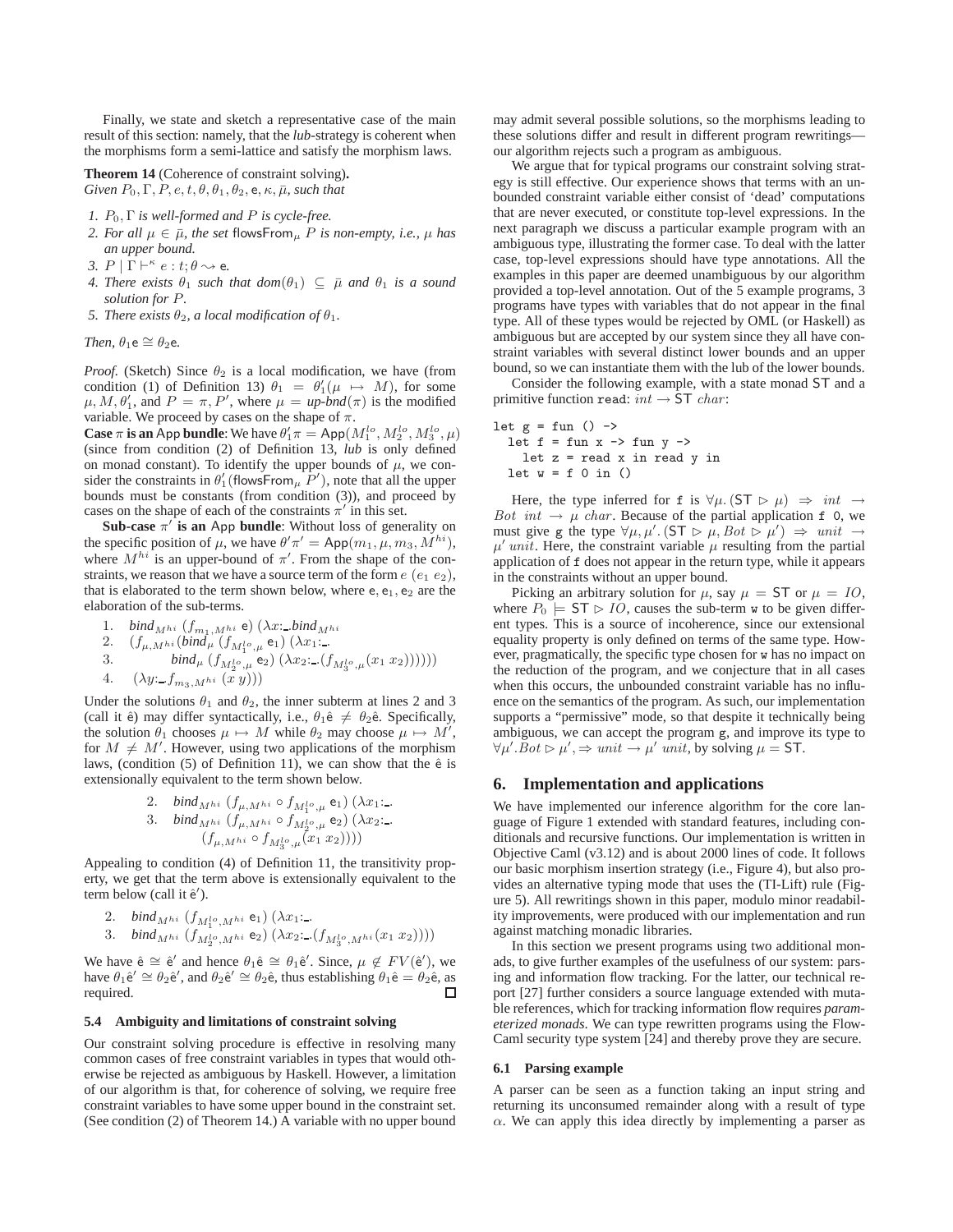a monad whose type  $Par \alpha$  conveniently hides the input and output strings. Its bind and unit combinators have names bindp and unitp, respectively. The token:  $char \rightarrow Par$  unit parser parses a particular character, while choice:  $(unit \rightarrow Par \alpha) \rightarrow (unit \rightarrow$  $Par \alpha$ )  $\rightarrow Par \alpha$  returns the result of the first (thunkified) parser if it is successful, and otherwise the result of the second parser.

As an example we shall write a parser that computes the maximum level of nested brackets in an input string:

```
(rec nesting. fun ()->
let nonempty = fun ()->
   token '[';
   let n = \text{nesting}() in
   token ']';
   let m = nesting() inmax (n + 1) m in
let empty = fun () \rightarrow 0 in
choice (fun () \rightarrow nonempty()) (fun () \rightarrow empty()))
```
Interpreted as standard ML code, the above program is not type correct: the functions max and + are typed as  $int \rightarrow int \rightarrow int$ , which does not match with the type of  $n$  and  $m$  of type  $Par$  int.

In our system the example is well-typed where the term gets type Par int. The type directed translation automatically inserts the binds for sequencing and units to lift the final result into the parser monad. The actual translation produced by our implementation is:

```
(rec nesting. fun () \rightarrowlet nonempty = (fun ()->bindp (token '[') (fun \simbindp (nesting()) (fun n \rightarrowbindp (token ']') (fun - ->
  bindp (nesting()) (fun m ->
  unitp (max (n + 1) m)))))) in
let empty = fun () \rightarrow 0 in
choice (fun () \rightarrow nonempty())
         (fun () \rightarrow unitp (empty())))()
```
#### **6.2 Information flow**

We are interested in enforcing a confidentiality property by tracking information flow. Data may be labeled with a security level, and the target independence property, called noninterference [6, 12], ensures that low-security outputs do not depend on high-security inputs. Ever since Abadi et al. showed how to encode information flow tracking in a dependency calculus [1], a number of monadic encodings have been proposed [7, 26, 19, 4]. We focus on a variant of the Sec monad [26] that wraps data protected at some security level for a pure functional subset of ML. In the absence of side effects, we only have to ensure that data with a certain confidentiality level is not disclosed to lower-level adversaries (explicit flows).

Let us consider a simple security lattice  $\{\perp \leq L \leq H \leq$ ⊤}. The information flow monad SecH (resp., SecL) tracks data with confidentiality level  $H$  (resp.,  $L$ ) with monadic operators bindh, unith (resp., bindl, unitl). The may-flow relation is expressed via a morphism that permits public data at a protected level:

$$
\mathtt{labup}:\; \mathit{SecL} \; \vartriangleright \; \mathit{SecH}
$$

Thus data labeled L may be used in a context expecting data labeled  $H$ , but not vice versa.

The following small example computes the interest due for a savings account, and the date of the last payment. Primitive savings returns a secret, having type  $unit \rightarrow Sect H \, float,$ rate returns a public input having type  $unit \rightarrow Sect$  float. add interest is a pure function computing the new amount of the account after adding interest, having type  $float \rightarrow float$ 

 $float.$  Finally, current\_date returns the current date, having type  $unit \rightarrow int.$ 

```
add_interest (savings ()) (rate())
```
The rewriting lifts the low security rate to compute the high secrecy update for savings. The final type of the entire expression is SecH float.

bindh (savings ()) (fun  $y \rightarrow$ bindh (labup (rate  $()$ ) (fun z -> unith (add\_interest y z)))}

Our extended technical report [27] gives a proof of soundness with respect to FlowCaml for an information flow state monad which subsumes the Sec∗ monads; therefore they also soundly encode non-interference.

## **7. Related work**

Our work builds on Jones' theory of qualified types [14, 16, 15], which ensures principal types and coherence of the type inference for OML and is used to infer Haskell type classes. We adapt this approach for a practical monadic setting. The key difference is that we make the solving procedure aware of morphism laws, in such a way that Jones' restriction on ambiguous types can be removed.

Filinski previously showed that any individual monadic effect can be synthesized from first-class (delimited) continuations and a storage cell [11], and thereby can be expressed in direct style without explicit use of bind and unit. Kiselyov and Shan [18] apply this representation to implement probabilistic programs as an extension to Objective Caml. While our system shares the same goals as these, it uses a different mechanism—type-directed rewriting to insert monadic operators directly, rather than requiring them to be implemented in terms of continuations.

Filinski also showed how to implement monads in a composable way [9]: given implementations of individual monads, and an order in which they can be *layered* on top of each other, he gives a semantics to their compositions. However, Filinski's representation elides monadic types from terms, complicating program understanding. For example, the type of seconds in his system would be  $unit \rightarrow int$ , not unit  $\rightarrow Beh$  int. Our approach fully integrates monadic types with ML type inference and yields well-typed ML programs, therefore it is hopefully easy to understand by the programmers. Our approach can also be seen as orthogonal, since we leave the implementation of monads to the programmer, treating all monad operators as black boxes. The lattice induced by our morphism declarations corresponds to Filinski's layering structure between monads.

In his latest work on this topic [10], Filinski proposes an operational semantics for composing monads; he reflects monads in the types, as effects, and provides runtime guarantees for well-typed programs, by dynamically inserting the minimal number of binds and units, based on syntactic hints. Orthogonally, we perform type inference from unannotated source code. We make the monadic types, operators, and morphisms explicit in the rewritten program, which gives the programmer the option to review and assess the resulting program. Last but not least our approach supports polymorphism over monads, permitting us to abstract and generalize monads and morphisms. For example, the rewritten compose function, whose type is given in Section 2.3, would additionally take as arguments the monads and morphisms used by its body, akin to Haskell's dictionary-passing interpretation of type classes.

We can view our rewriting algorithm as a particular case of a more general strategy for *type-directed coercion insertion*, which supports automatic coercion of data from one type to another, without explicit intervention by the programmer. Most related to our approach is that of Luo [21, 20], which considers coercion insertion as